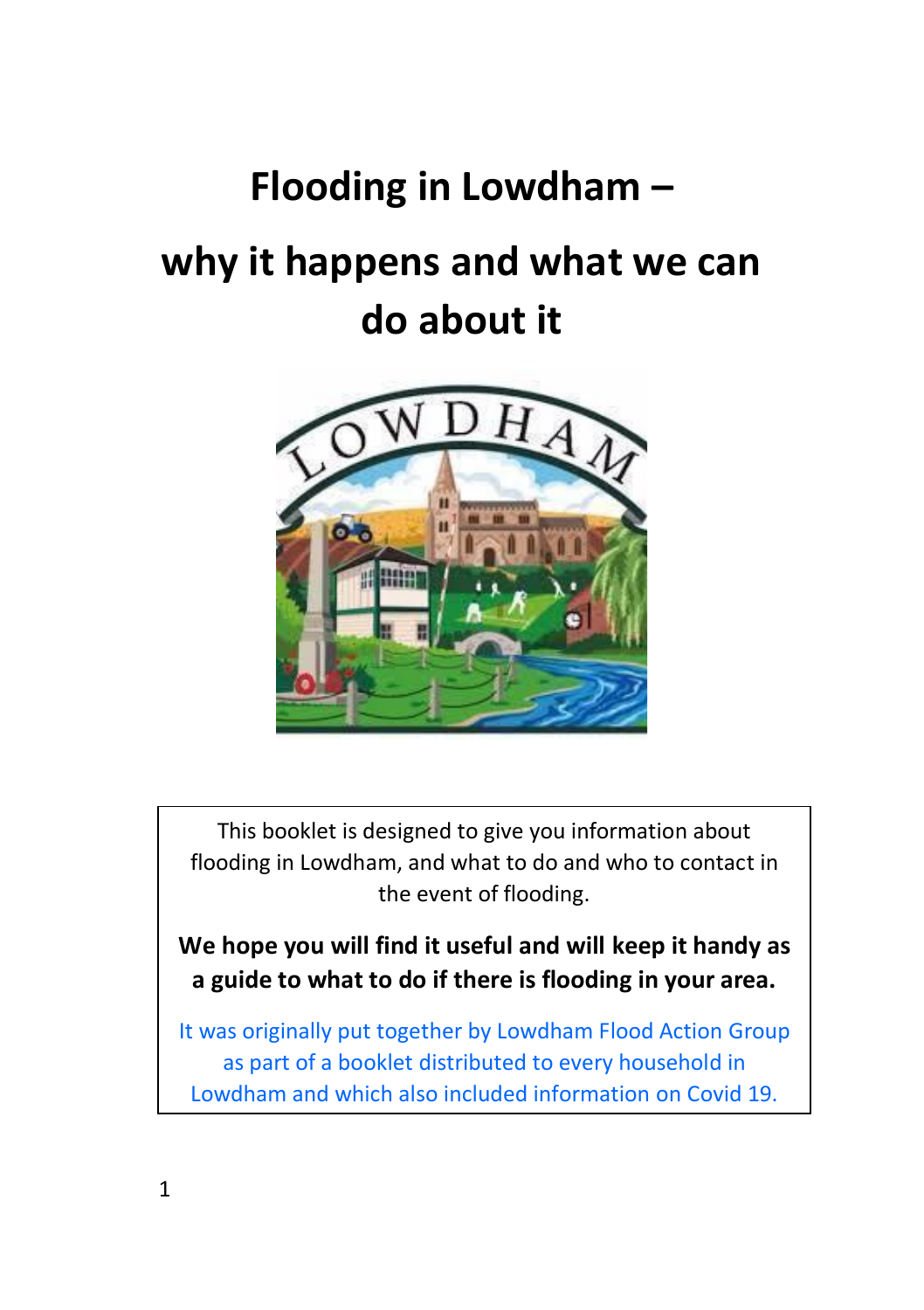### **What is covered in this booklet?**

### **Introduction**

### **Section 1**

**Why Lowdham floods and what is being done to protect our wonderful village**

### **Section2**

**How you can protect your home and what to do if there is a flood**

**Section 3** 

**What you can do to help your fellow villagers**

### **Appendix**

**More information about organisations that can help you and rainfall and river level data**

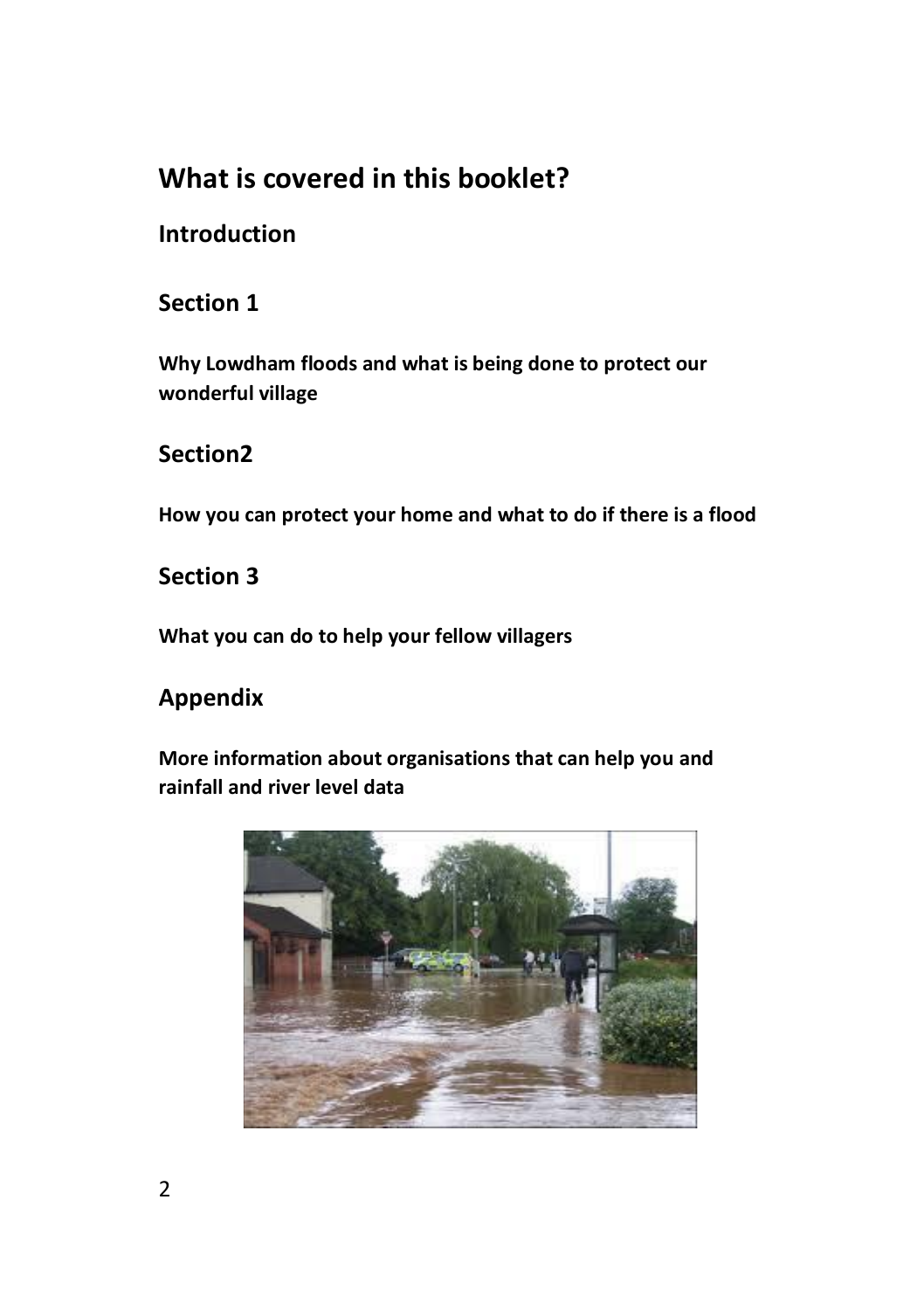### **Introduction What is Lowdham FLAG and what does it do?**

Lowdham Flood Action Group (FLAG) was set up after the February 2020 flood. Our aim was to co-ordinate a response by organising those who volunteered to help villagers battling to manage their flooded properties. As we were beginning to put this together the pandemic was upon us and people came forward to help those isolating or shielding, and so Lowdham Volunteers was formed.

FLAG aims to help make Lowdham not only resilient against the future possibility of flooding but also to capture the incredible community spirit shown in the pandemic volunteer programme.

We follow National Flood Forum's best practice model and are a community action group using a tried, tested and effective way of tackling flooding issues in Lowdham. We are separate from, but working in close association with, Lowdham Parish Council.

We intend to

- address village concerns about what is not working
- be constantly in touch about what is intended for Lowdham
- know procedures that are already in place about routine maintenance
- give advice as to the future flood risk of Lowdham through consultation
- create wider awareness of flood risk to the whole of Lowdham
- prepare to reduce the impact of a flood should it occur.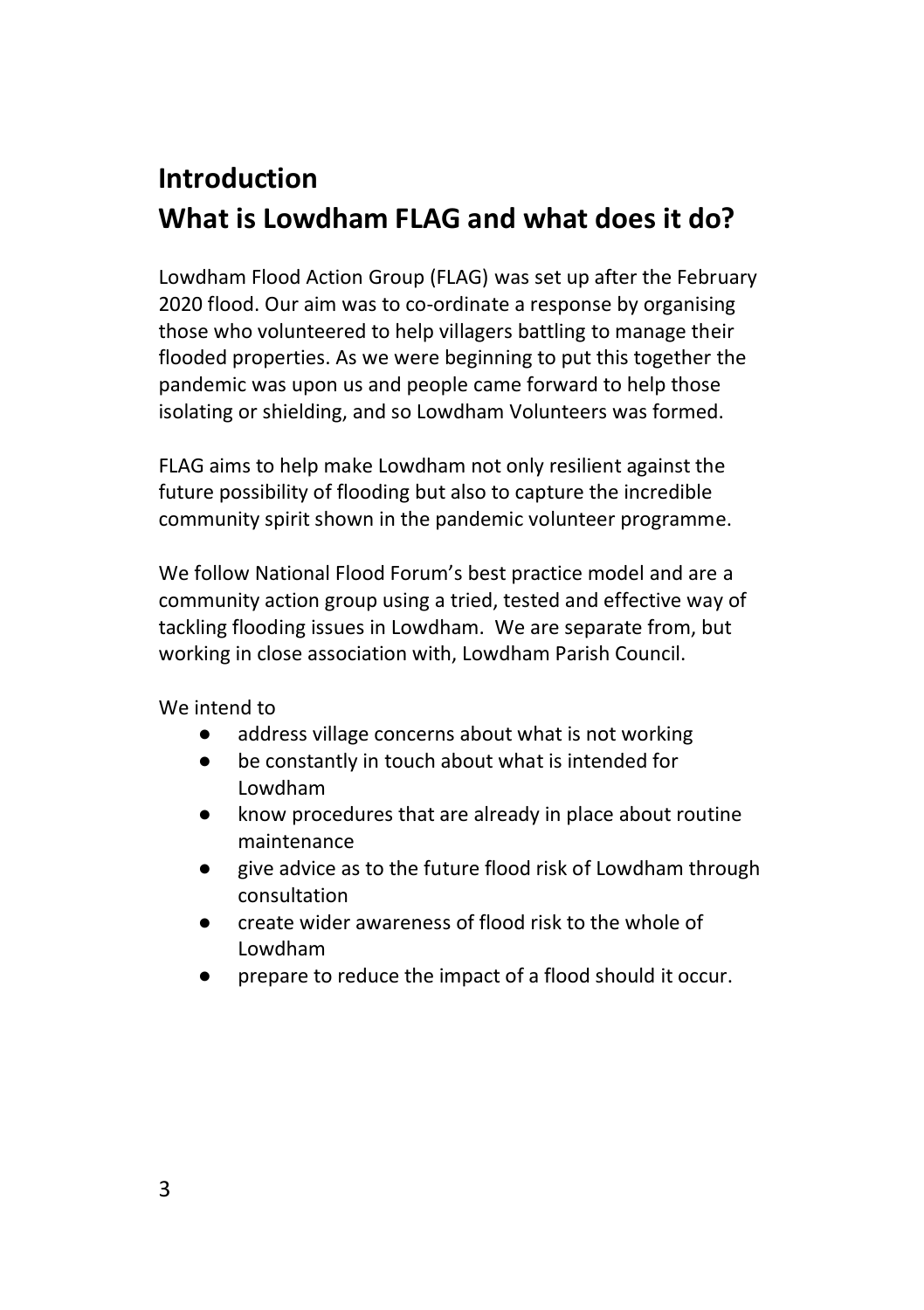### **Section 1**

### *We all want to make this a safe and pleasant place for our village residents to live.*

### **Why Lowdham floods and what is being done to protect our wonderful village**

**Lowdham sits in a beautiful location with a catchment for the Cocker Beck from Mapperley & the top part of Lambley.** 

There have been at least **six** major flooding incidents since 1999, and four from June 2019. FLAG believes that to make Lowdham a resilient village against flooding we need to

- 1. Work with relevant authorities to manage the flow of water through the village (see Appendix section for our partners).
- 2. Work with relevant authorities to ensure the drainage infrastructure is clear, well maintained and monitored.
- 3. Build a robust network of volunteers that can not only assist the community in need of help in a crisis, but can also monitor flood defences, and provide early warnings. Volunteers can also help prepare defences for those needing help, and respond during a flooding incident as well as in the recovery phase.

#### **Why does Lowdham flood?**

Geographically Lowdham nestles between the very large catchment area of the Cocker Beck and the flood plains of the Carr Dyke / Dover Beck, which makes land drainage a more challenging problem. It also is compromised by several pinch points to the beck as it passes through the village.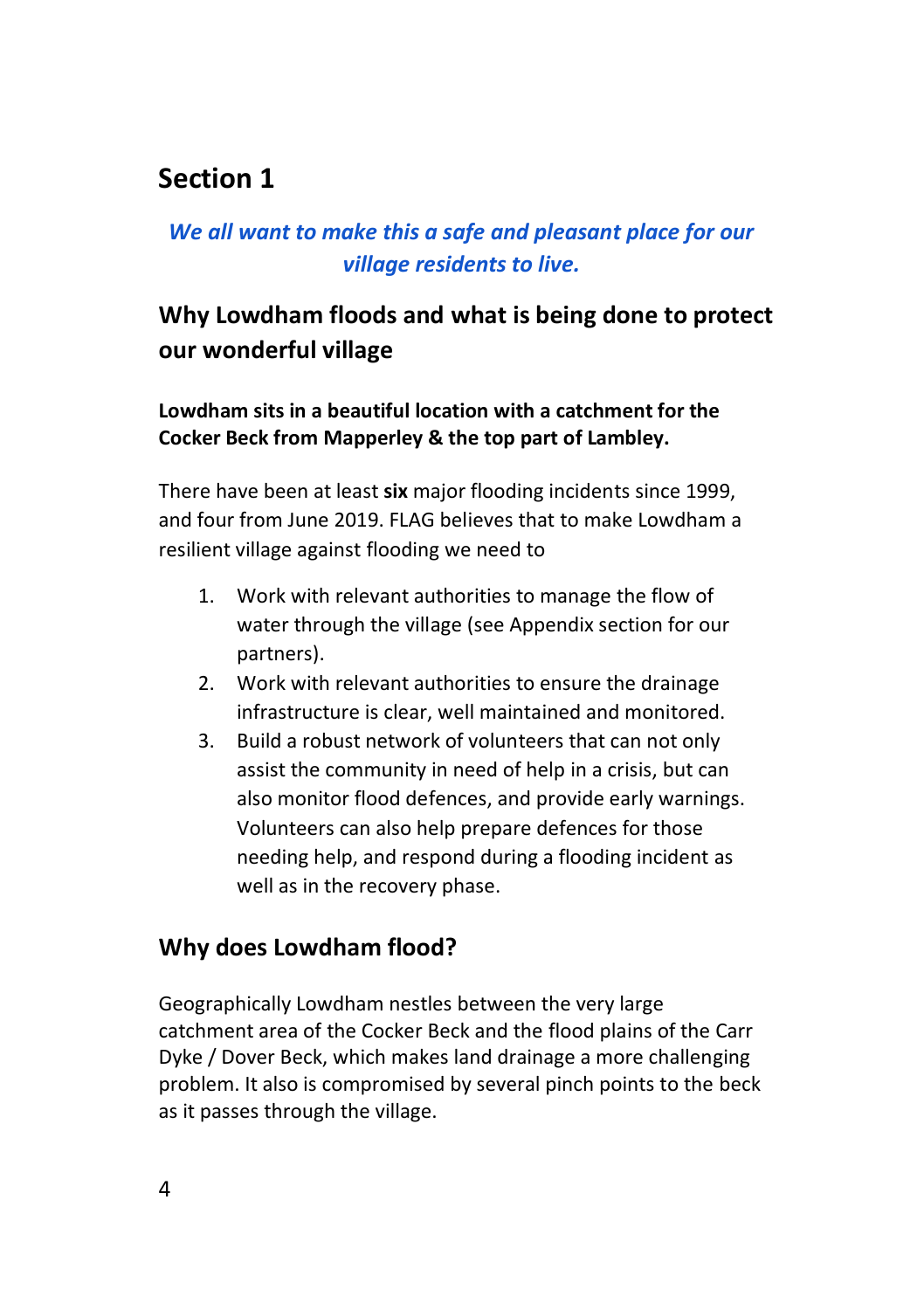

Lowdham can be affected by two different kinds of flooding

- ●**Fluvial Flooding from** the Cocker Beck, as happened in 1999, 2007, 2019 & 2020, when excessive rainfall over a long period caused the river to exceed its capacity and burst its banks. **Flash floods** are characterized by an intense torrent of water triggered by torrential rain falling within a short amount of time. They can also occur via sudden release of water from an upstream levee or a dam when obstructions in the Cocker Beck finally dislodges as happened when a huge slug of water went into the Primary School grounds.
- ●**Pluvial flooding** (i.e. rain water) from surface water as happened in 2013 occurs when Lowdham's urban drainage system is overwhelmed and water flows out into streets and nearby properties.

### **What approach is FLAG taking to try to prevent flooding in Lowdham?**

FLAG aim to work with their partners to make the community more resilient to flooding by the following strategy and projects: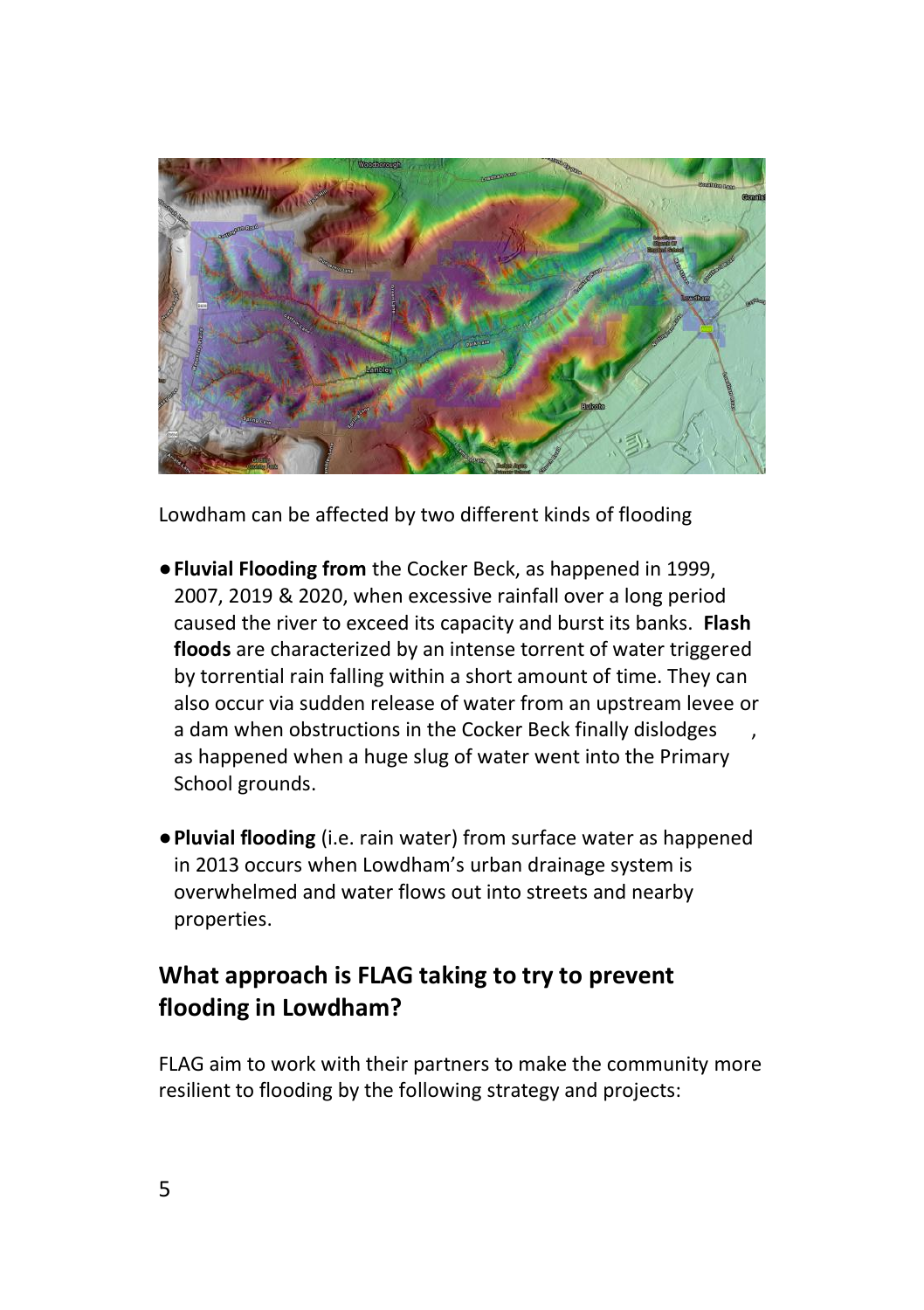- **Control the Flow of Water into the Village.** The Environment Agency (EA) have been working on projects to help Lowdham and are currently working on a reservoir scheme to hold water upstream between Lowdham and Lambley.
- **Speed the flow of water out of the village.** Severn Trent Water (STW) and Nottingham County Council (NCC) are working to ensure the existing drainage infrastructure is clear and correctly maintained. We are working with the Internal Drainage Board to try to find a solution to help move water quickly away from Old Tannery Drive via the Carr Dyke. Meanwhile, new gulleys are being put into the Epperstone Road to take water underground and away from the Priors.
- **Safely store water temporarily in the Village**. The Environment Agency built the 'lagoon' on the cricket pitch in 2000 after the 1999 flood to store excess water that enters the village. A major improvement was made in February 2020 when the Environment Agency installed a new drain to enable the cricket pitch to empty much more quickly. Previously it took 36 hours of pumping, now it self-drains in 6 hours. The lagoon has had issues with bank height inconsistencies over many years which are being addressed by repairs to the left bank which FLAG were pivotal in helping to achieve. STW built a storage tank on the south west side of the roundabout to hold 24 hours of sewerage and overflow surface water

#### **How can our village be protected?**

The Environment Agency is, at the time of printing, pursuing a massive capital project which involves the construction of a holding reservoir upstream of the village between Lowdham and Lambley. This will have approximately 10 times the capacity of the cricket field lagoon and will go a very long way in protecting Lowdham from future flooding.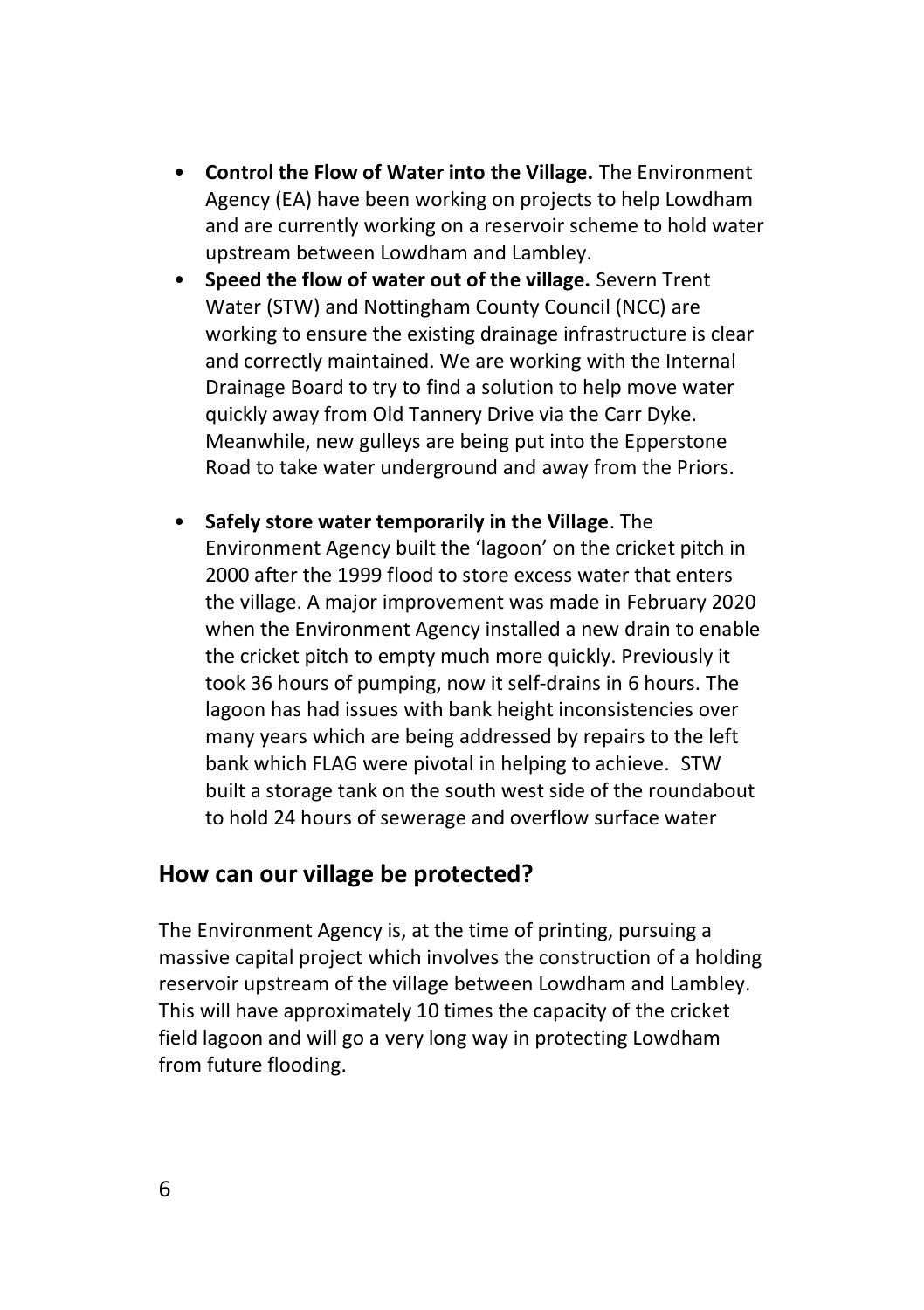The Parish Council, working with Robert Jenrick MP for Newark & Sherwood, were successful in securing a further £5m grant money to help ensure the scheme goes through.

**The EA have created a website for the public to stay abreast of development[s https://consult.environment-agency.gov.uk/](https://consult.environment-agency.gov.uk/)**

As well as schemes on the Cocker Beck, FLAG wants all drains cleared in all areas in the village at risk from flooding. They now have a process run by Chris & Tracy Thompson who can both report issues and keep a working record of what has been assessed and action taken.

#### We now have in place:

**Water Course Walkers:** Some of the volunteers that have signed up have become water course walkers to keep a check on all of our watercourses on a regular basis and report back with any issues.

**Puddlewatchers**: Volunteers monitor local gulleys near their home. Any simple debris can be removed to ensure the water course can function correctly and water can flow as designed. Any slow draining systems or blockages can then be quickly monitored and reported.

Please email [christhompson598@gmail.com](mailto:christhompson589@gmil.com) for more information.

#### **Jargon buster!**

A culvert is a generic word for a pipe that carries water underground. It can be plastic or concrete. It can also take a watercourse under a bridge or road.

A ditch is an open channel usually not full of water under normal conditions.



A gulley is the grill that is usually seen in a pavement or road. Water flows into the gulley and then into a chamber or 'pot'. The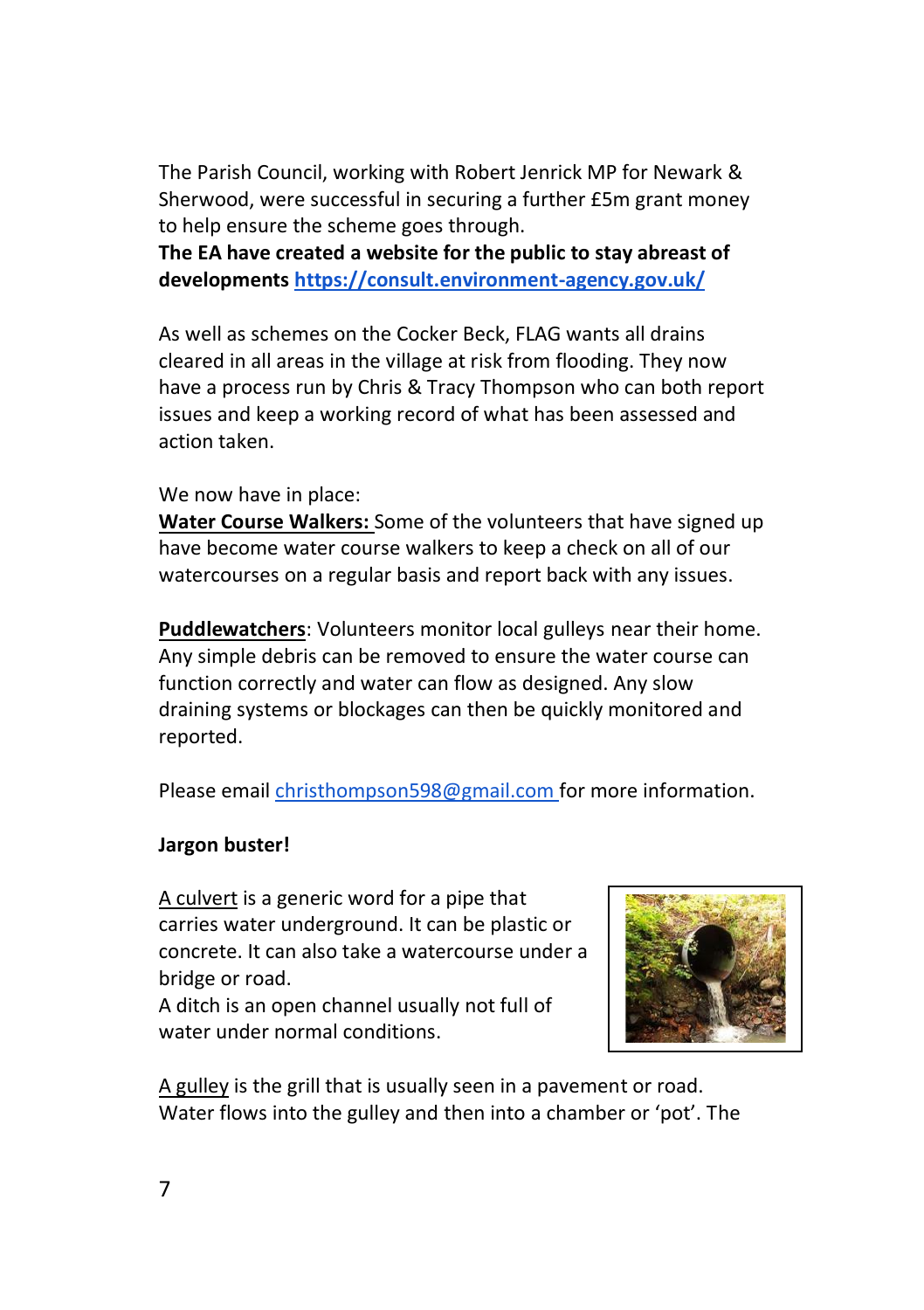

pipes leading out of the chamber are 'half' way up to allow water to flow between the chambers. The chamber has a deep base used to catch silt etc.

VIA East Midlands send their cyclical maintenance crews to clear the gulleys /

chambers by sucking out the leaves / debris and then firing high pressure water to clean them out. They monitor how quickly this water goes away which gives a good indication of the state of the drains.

Slow draining gulleys are then reported to the Drains Response Team. This is a small crew covering the whole of Notts so they are quite stretched. They have worked very well with FLAG to clear some very important infrastructure. The Response team use 'cameras' mounted on remote controlled cars to see the extent of blockages in a culvert and then clear them.

An offlet is a hole in the kerb where it meets the road that allows water to run into a culvert under the pavement and then into a culvert, ditch or watercourse.



#### **What are we doing about drains and surface water flooding?**

Drainage has been a major area of concern. When it rains heavily or when flooding is happening, we rely on a drainage system that was installed many decades ago.

We are working with VIA to get 100% of gulleys and offlets in the village accessible for scheduled cyclical cleansing. Volunteers will ensure leaflets are put through doors to alert residents and leaflets are put on cars to alert commuters. This is a great example of how we can work together with authorities and achieve a much better outcome than them working in isolation.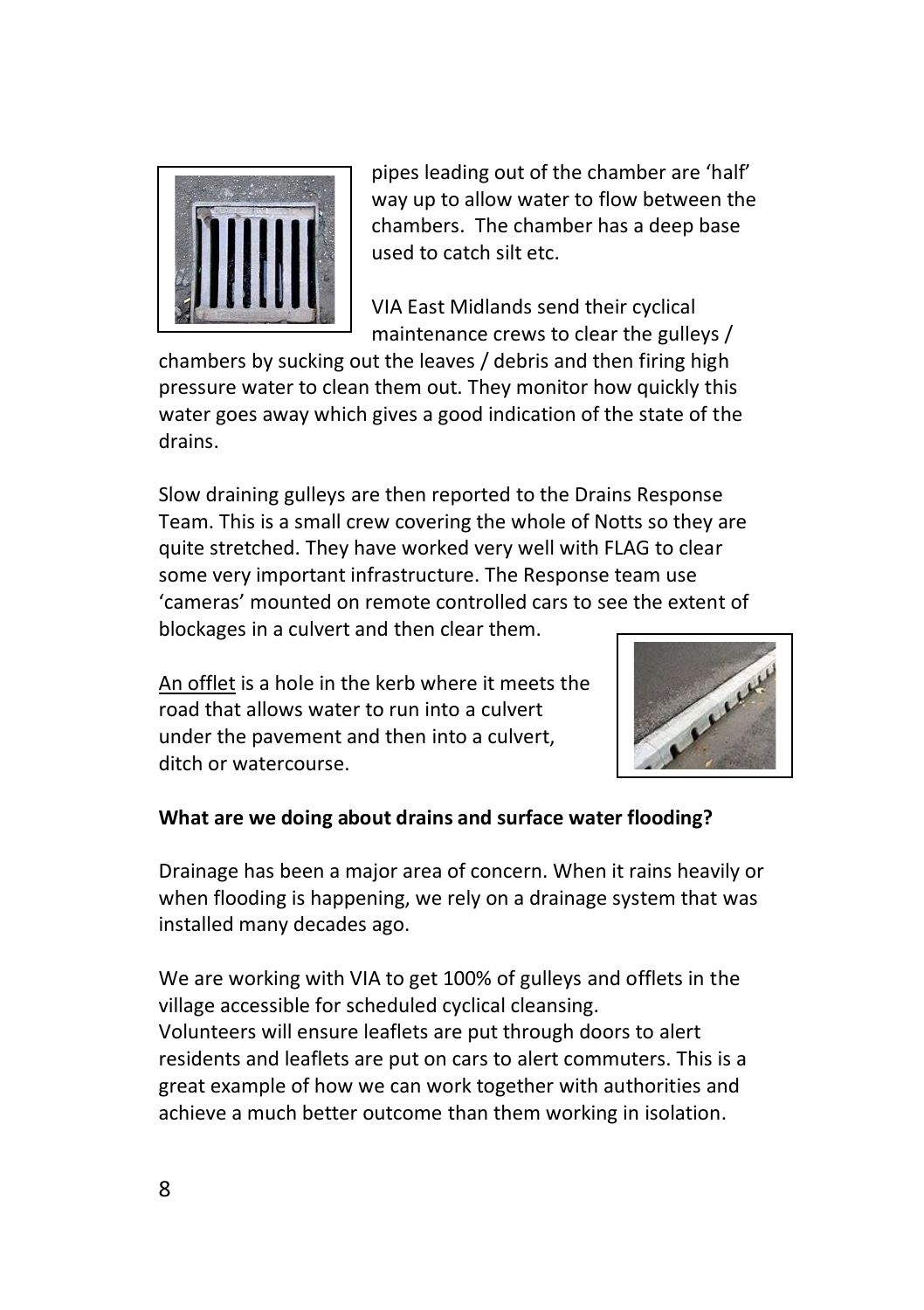We are working to get more regular cleansing and in particular following a flooding event when silt etc has been washed into the drainage system and causes decrease in capacity or sometimes complete blockages. There has been a lot of clean up activity this summer as you can see here:



Lowdham has the following main exits for drainage

- The Cocker Beck takes all the Main Street surface water drainage which then enters the Beck under the Magna bridge
- Old Tannery surface water drains empty into the Old Tannery Dyke and flows out into the flood plain with the Dover Beck and Carr Dyke
- The main culverts & drainage ditches down the side of the A6097 south of the roundabout take water away under the railway line
- Three 'grips' forming a spill-weir onto the Severn Trent owned field off Private Road and Caythorpe Road allow the beck to overflow to relieve back pressure in the system.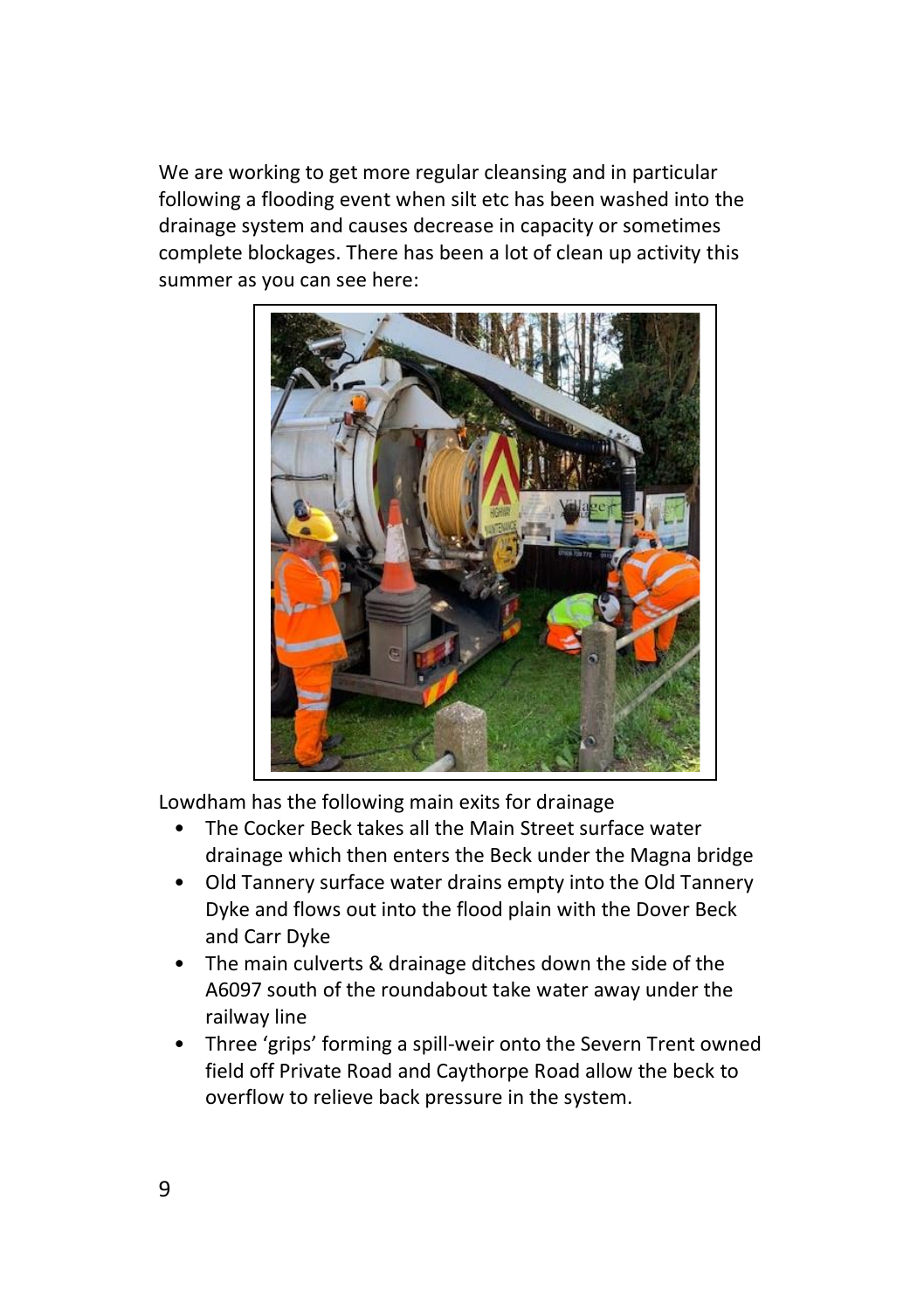



As of Autumn 2020 the main drainage culverts and ditches alongside the A6097 are in the process of major maintenance. The last time these were cleared was after the 2007 floods and that was following much lobbying by local concerned residents. We are now pushing for more regular monitoring with cameras and inspections to ensure that we are not at risk in the event of possible flooding in the future.

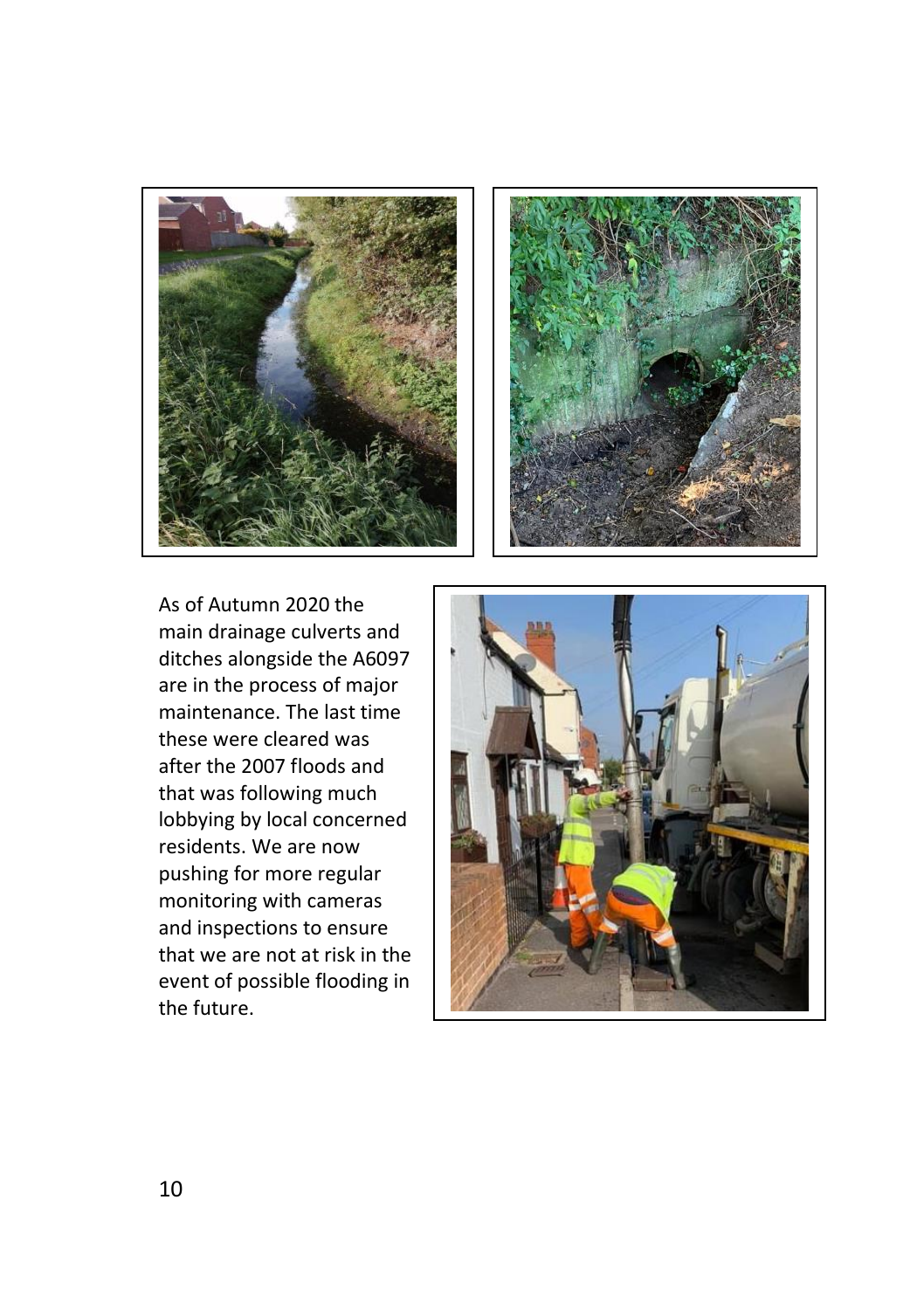### **Section 2**

### **How you can protect your home and what to do if there is a flood**

**How do I know if a flood is imminent?** There are a number of ways to help know if a flood is imminent. It all depends on the weather, so obviously nothing is certain! Lowdham FLAG believes everyone must make their own decisions for when they need to take responsible, preventative action for themselves and their own property.

To help provide the information on which to make this decision Lowdham FLAG have started a dashboard where all relevant information can be viewed in one place. This covers the EA alerts / warnings, river levels and weather websites.

#### **The dashboard is at [https://lowddhamvolunteers.org/flooding](https://lowdhamvolunteers.org/flooding-key-info/)[key-info/](https://lowdhamvolunteers.org/flooding-key-info/)**



### **Sign up for flood alerts!**

#### **Flood Warnings Direct - Floodline**

Anyone is able to sign up to receive free flood messages for your area directly to your phone, mobile, email, SMS text, or fax. Sign up to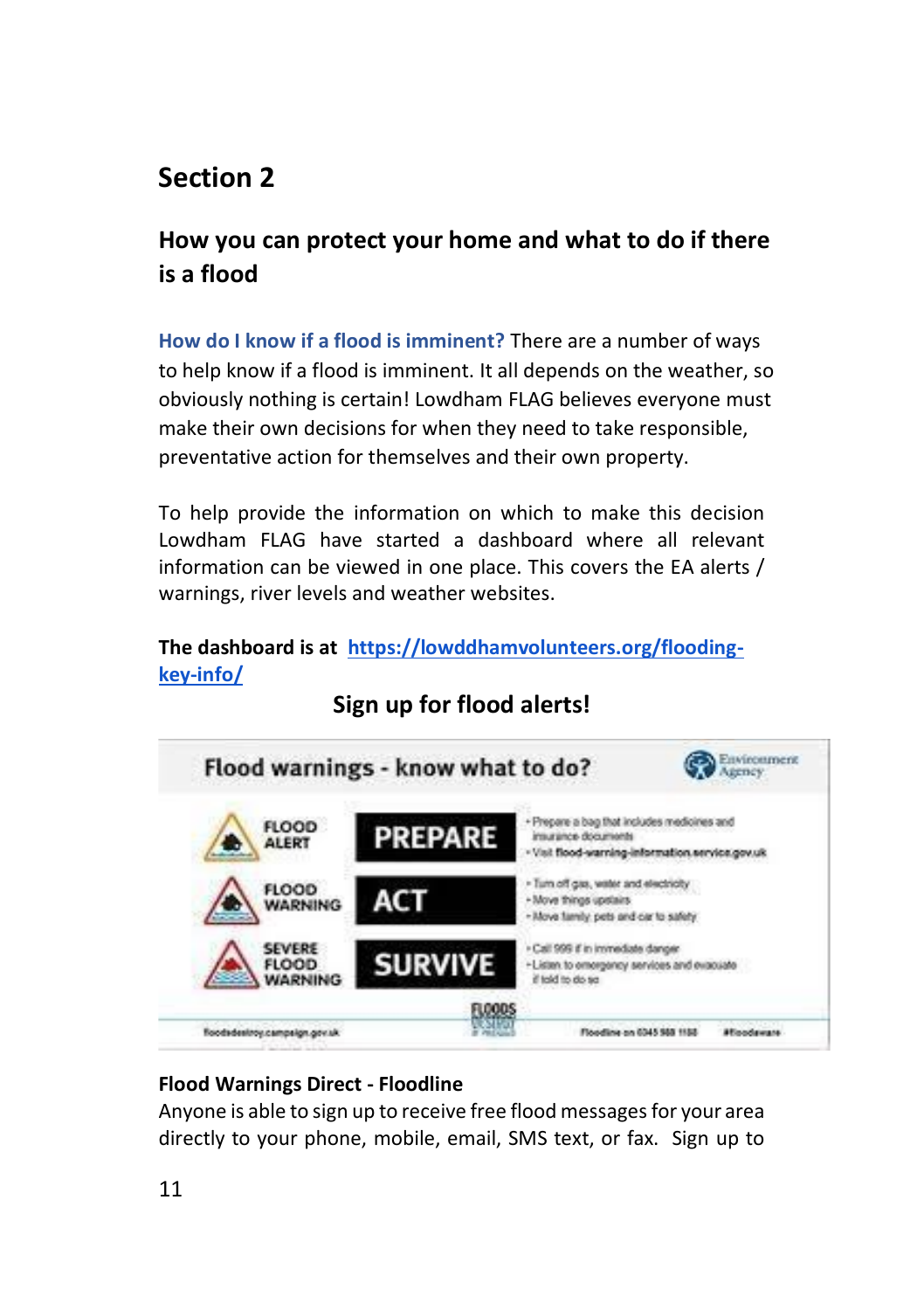receive flood messages by searching 'flood' on the gov.uk website or calling Floodline on 0345-988-1188. Only sign up for the messages you want to receive!

When the risk of flooding is over, you will receive a 'no longer in force' message so that you can start making plans to get life back to normal.

#### FLOOD ALERTS

The first notification you are likely to receive is a Flood Alert. This is **NOT** an alert for property flooding.

This is an alert for low lying land only. It generally refers to River Trent & Tributaries which includes the Cocker Beck. However, it is possible that you may receive alerts for a different part of the catchment. If you have added an email address to your sign-up details this will generate an email which will tell you the precise area affected. Alerts, without subsequent "warnings", have never preceded a flood event - however they do give an early indication that a flood event may be possible.

#### FLOOD WARNINGS

Immediate action is required and you are advised to take measures to protect yourself and your property. Monitor weather updates and check Floodline regularly.

Typically, if the Warning refers to the Cocker Beck it will come with approximately 60-120 mins notice of the start of flooding to some properties.

#### SEVERE FLOOD WARNINGS

Flooding is imminent and could pose a risk to life and cause significant disruption to essential services such as water and electricity supplies. Please co-operate with the emergency services in the event of evacuation. Thankfully Lowdham has never had one of these!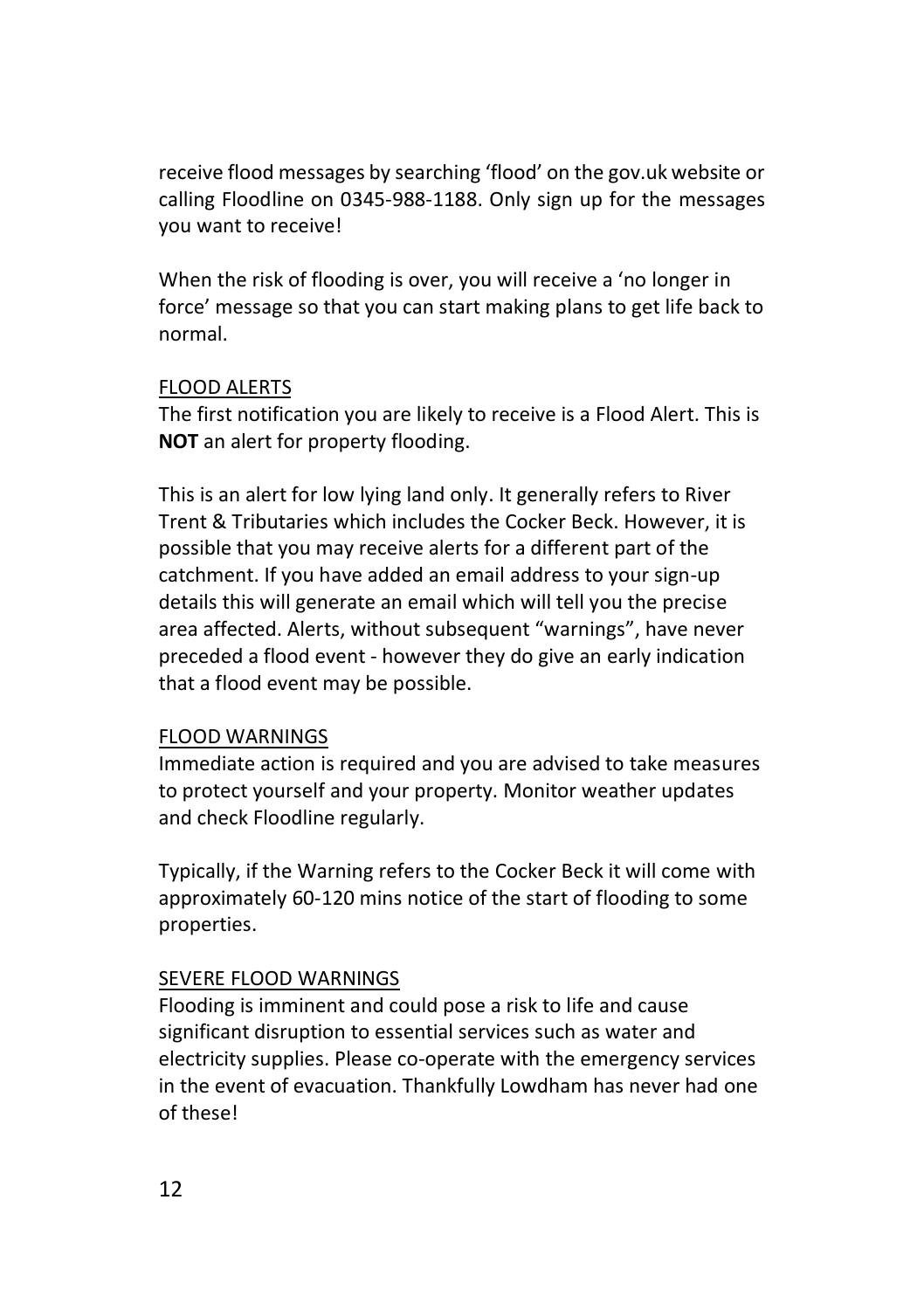FLAG have been working with the EA to get an unofficial 'heads up' of a possible warning for the Cocker Beck in order to help our volunteers spring into action. This agreement is a 'win win' for Lowdham because it will allow us to make some much-needed preparations, just in case.

If you would like to sign up to this earlier non-official warning then please submit your contact telephone details to FLAG and we will create a group message to give out this early unofficial warning.

### **\*\*\*Please note, this is not an official EA notification, simply a heads up to FLAG that things are looking a little serious\*\*\***

#### **Other weather apps to monitor**

- Met Office
- **BBC Weather**
- Accuweather

These maps show the rainfall (in mm/hr) in time segments (usually hourly) that can show the forecast rain levels. In the map below the colours represent the different rates of rainfall across the Midlands at a particular moment in time. There will be a 'play' button so you can see how this will change over time.

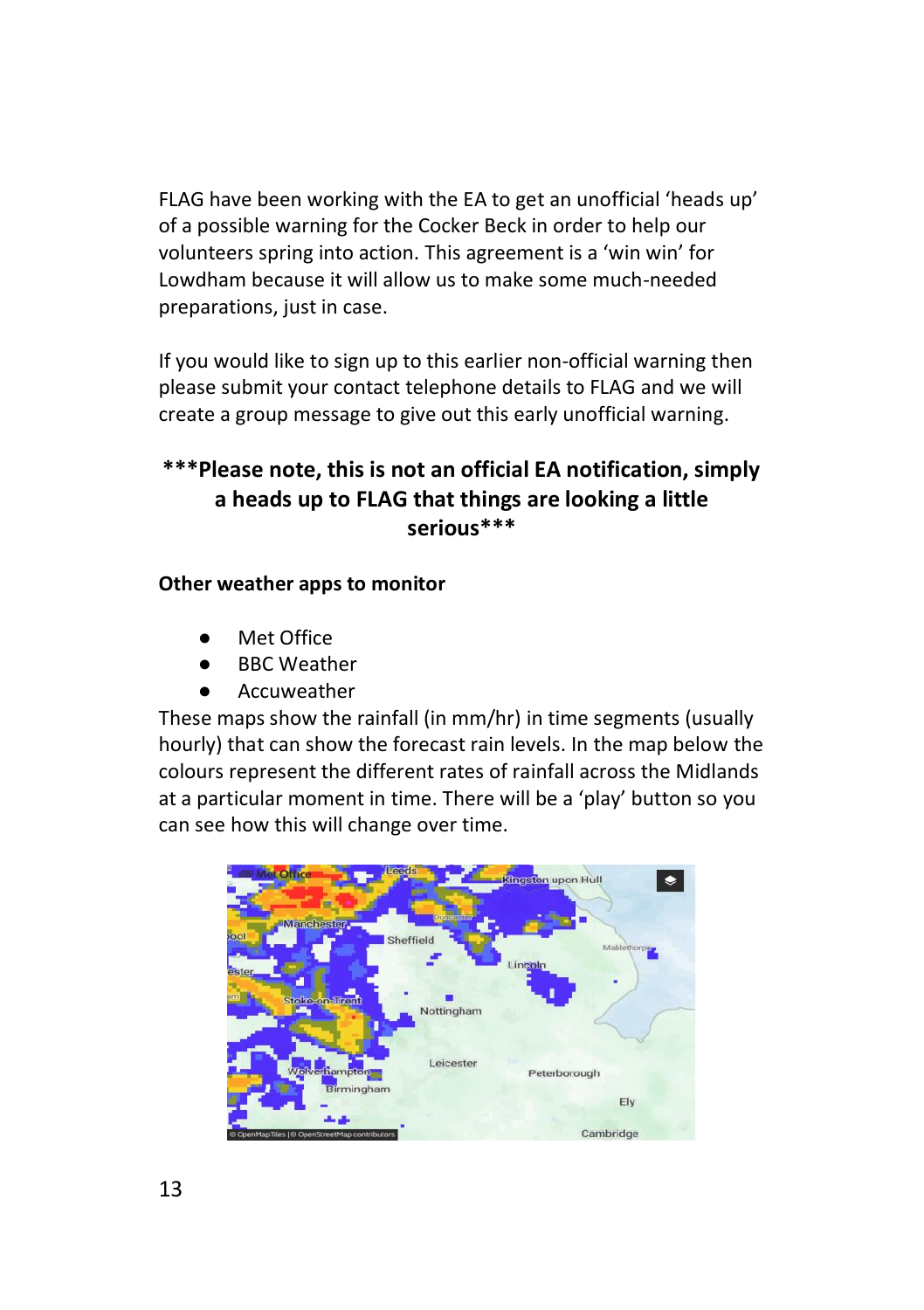#### **River level gauges**

Local River Levels are available from the Lowdham FLAG Dashboard linking to the EA Gauges. The specific links are: Cocker beck level [\( https://flood-warning-information.service.gov.uk/station/2215](https://flood-warning-information.service.gov.uk/station/2215) ). Dover Beck level [\( https://flood-warning-information.service.gov.uk/station/2232](https://flood-warning-information.service.gov.uk/station/2232) )

This is a useful source of information to see how quickly the Beck is rising. It also shows some historic measures of the highest previously recorded levels.

#### **Rain gauges**

FLAG has been told that our catchment has the most rain water gauges in Nottinghamshire which again is a very useful source of monitoring information but as yet we don't have any live feed information to them. We do however have historic information from the EA going back to 2012 and are looking to see how predictive this is of river levels. We are also exploring ways to 'build our own rain gauge'.



**The link between rain and river levels is very complex and our current thinking is shown in Appendix 2.**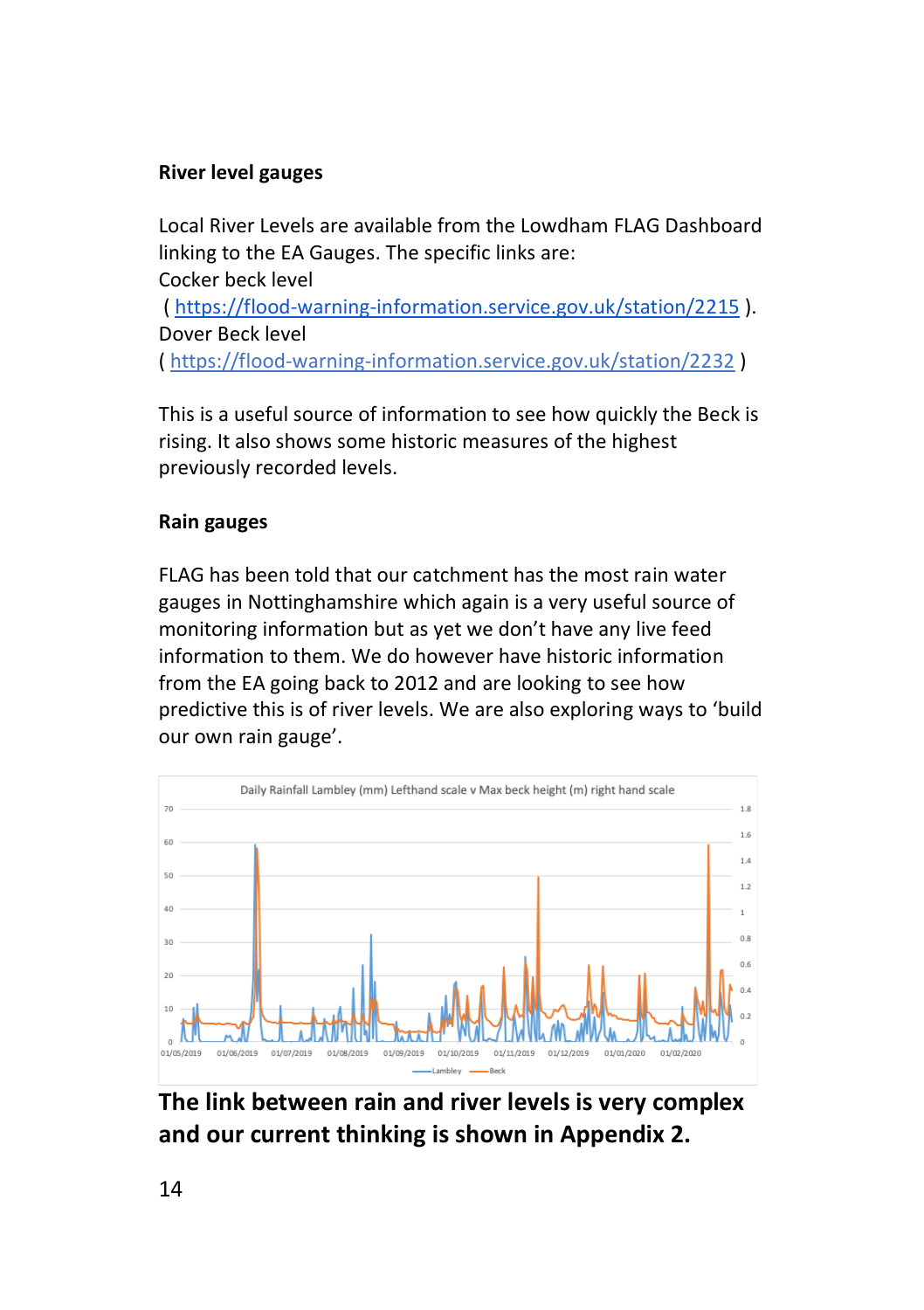### **SECTION 2**

### **How can I protect my property?**

### *Make a Flood Plan!*

This is a worthwhile exercise to have a clear understanding of what you would need to do in preparation for flooding and what your particular property requires to keep it protected. Consider things like...

Where is my property most at risk?

- Do I need to have flood barriers fitted?
- Do I need to have non return valves fitted?
- Do I require sandbags?

What will I do in the event of a flood?

○ How will I save my valuables / lift my furniture?

#### Prepare for the situation

- Find out where and how to turn off your gas, electricity and water supplies. Consider fitting a Water Stop which is like a light switch which turns your water off. Much easier than trying to get to a stop cock.
- Think about where you keep your important documents
- Check your insurance is enough & up to date. Does the policy cover include 'new for old', matching items e.g. kitchen wall cabinets as well as base units, garden furniture etc (The Government introduced Flood-Re in 2016 which should make it easier to get flood insurance (see appendix)).
- Move treasured things like photographs, books etc up from ground level.
- Keep hidden extension cables away from ground level (if water enters these will be the first thing that will trip your electrics)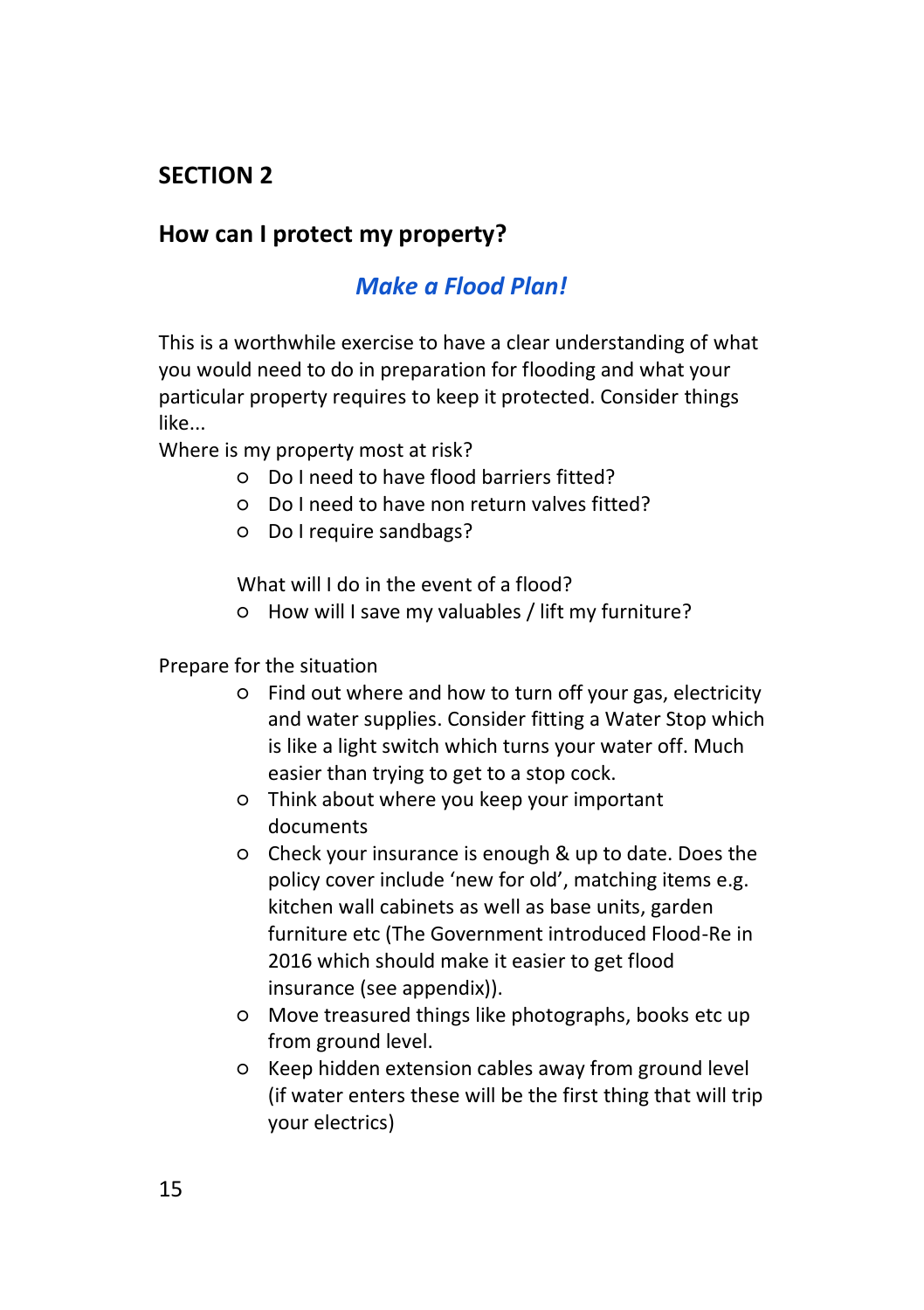○ Have a Grab Bag ready (see pages 18-19) Even though we are in a flood risk area it is only too easy to forget or ignore flooding when the weather is good. Storms and bad weather seem to be upon us relatively quickly and this is what often incites panic.

The idea of a personalised flood plan is to help you approach the situation in a more calm & organised way. *(Have a look at our website at [https://lowdhamvolunteers.org/flooding/flooding-resources](https://lowdhamvolunteers.org/flooding/flooding-resources/)[/](https://lowdhamvolunteers.org/flooding/flooding-resources/)*)

### **What can I expect from FLAG if flooding is expected?**

When a flood event is likely Lowdham FLAG intends to do the following

- Notify paired volunteers to contact the people / properties they have been assigned in order to help move furniture, place sandbags etc
- set up a command post at the Old Ship Inn where volunteers can assemble. FLAG can then allocate volunteers to new areas where they are needed & where help has been requested
- provide an immediate area where residents can go to for help, reassurance and warmth if needed
- phone people who have registered for phone reassurance in the event of a flood

### **The contact number of the command post is 07946 522629**

#### **Property Flood Assessment**

There are a number of companies out there who offer this service (see appendix). In particular the National Flood Forum provide some useful ideas at their Property Protection Advisor website (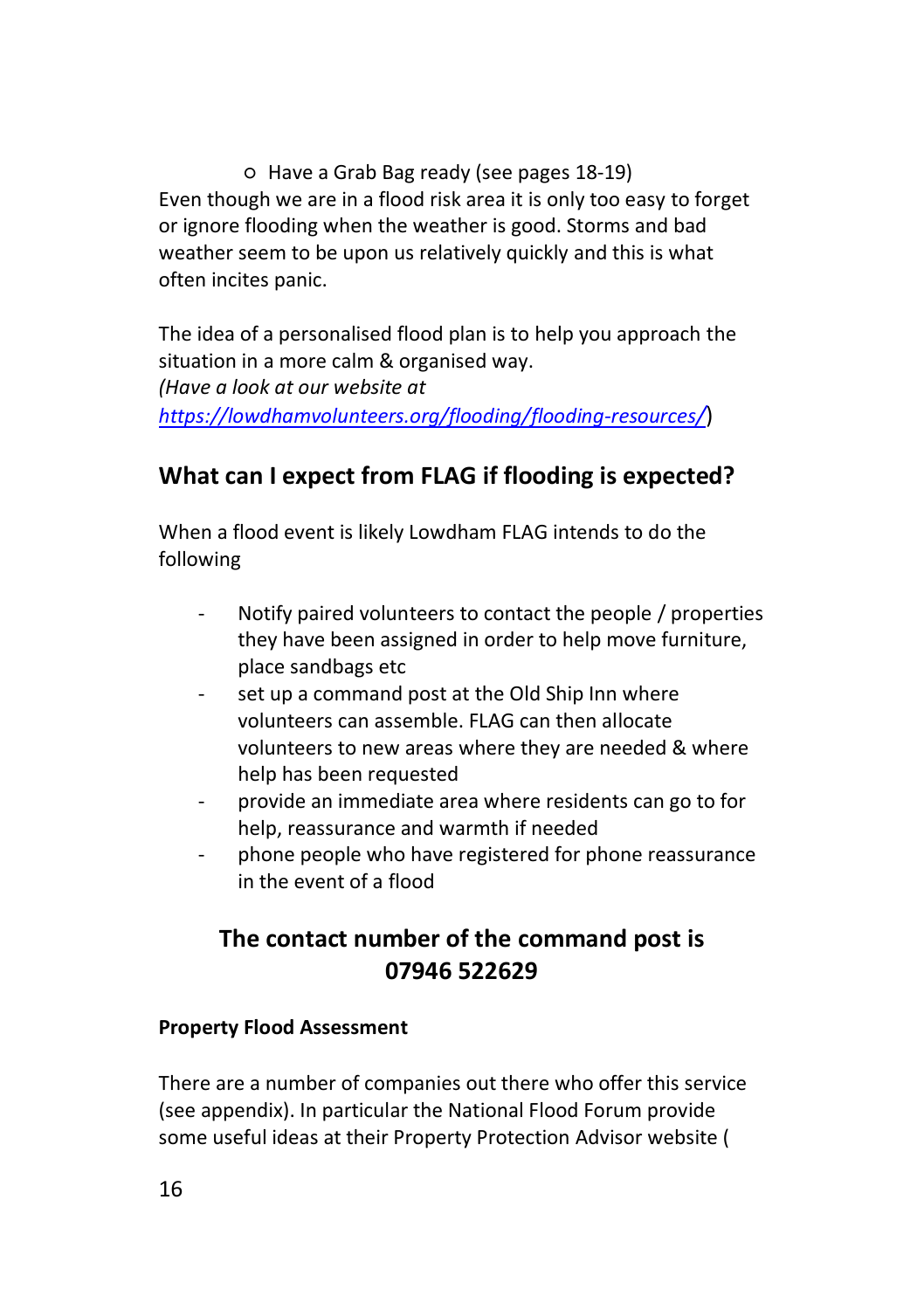### [https://nationalfloodforum.org.uk/about-flooding/reducing-your](https://nationalfloodforum.org.uk/about-flooding/reducing-your-risk/property-protection-advisor/)[risk/property-protection-advisor/](https://nationalfloodforum.org.uk/about-flooding/reducing-your-risk/property-protection-advisor/) ).

**Contact the National Flood Forum on 01299 403055 for advice.**

There are also government grants available through NSDC to help with this although you can only apply for these if you previously haven't done so already. You can check this at https://lowdhamvolunteers.org/flood-info/

#### **Property Protection**

There are a number of options to protect your property. At a basic level consider how the water enters your property. Whilst flood doors are useful bear in mind that water will not only enter via the door but also via the walls, air bricks and drains. It can also enter via the floor. Be considerate in your plans as you do not want to flood your neighbour. Indeed, many of the better solutions are where households work together on a larger scheme to divert water to areas that cause less harm. The Flood assessment above is a good approach.

There are a number of useful leaflets on our website ( <https://lowdhamvolunteers.org/flooding/flooding-resources/> ) The National Flood Forum have an independent list of organisations providing flood services at their blue pages website ( [http://bluepages.org.uk](http://bluepages.org.uk/) ).

#### **A Word About Sandbags**

Typically, these magically arrive in the village during times of flooding but they are not a given and they often come a little late. Traditional sandbags are heavy, messy & difficult to store and they can contribute to silt build up in the drainage system.

A better alternative is an Aquasac. These can be stored dry & flat. They don't take up a lot of storage space and are quick to deploy.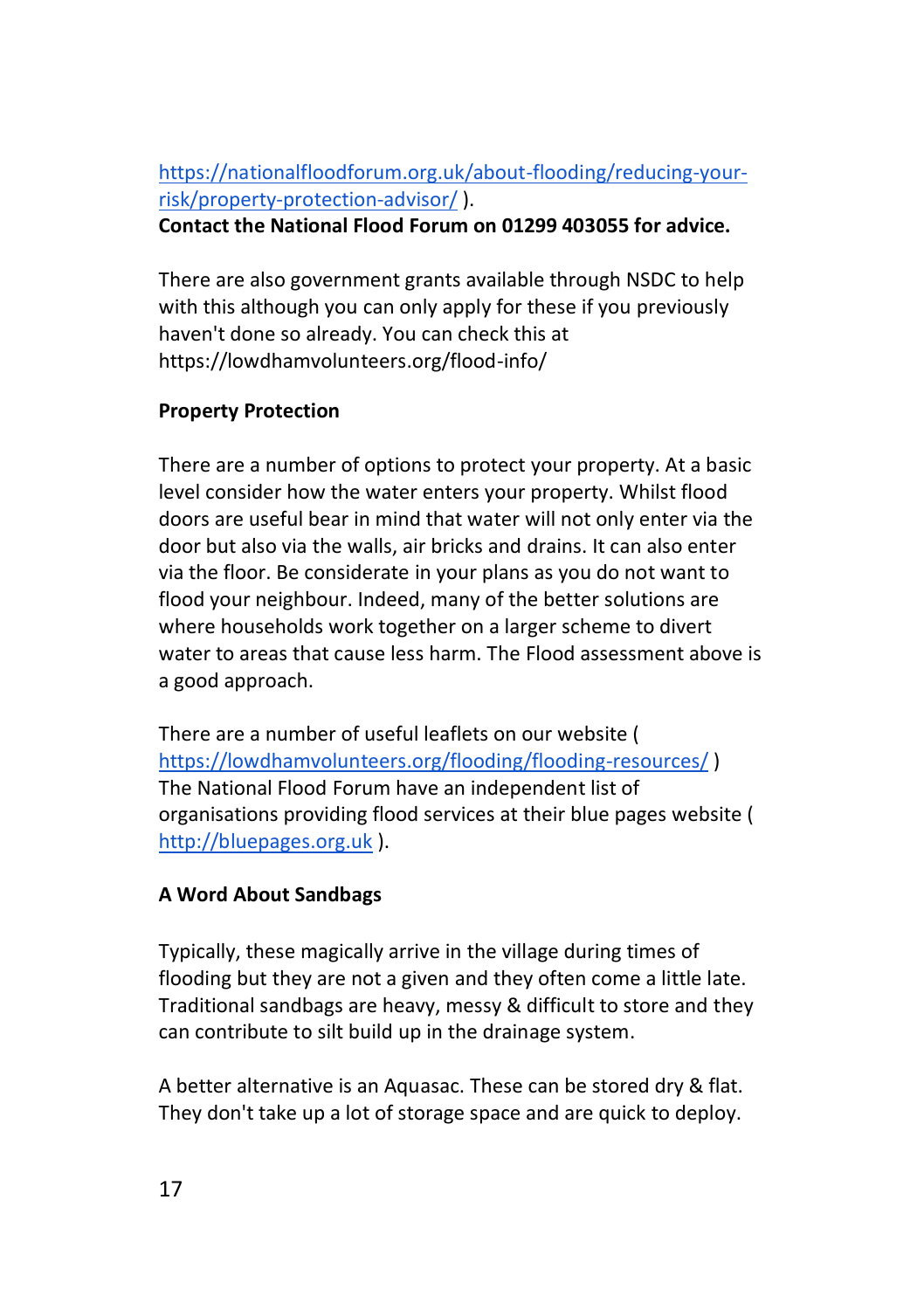They do require a fair amount of water to swell up and be effective and therefore pose problems if lying in advance of a flood. They can be reused up to a point but the contents can be dug into the soil for water retention as they are like water retaining crystals. FLAG have been advised to inform people that it is the homeowner's responsibility to supply themselves with sandbags or Aquasacs as NSDC are only obliged to supply to the most vulnerable.

### **Get prepared for possible flooding**

- Make contact with anyone assigned to help you Some of you may have been contacted by a FLAG volunteer who is assigned to help you in these challenging times. The plan is that they will have made contact but if this hasn't happened either contact them or FLAG on 07922 522629
- Put up any flood defences that you may now have
- Lift belongings to higher ground or onto ready prepared blocks or storage boxes or whatever you have planned to use
- Check again for extension cables at ground level
- Add the additional listed items to your Grab Bag as necessary
- Consider moving vehicles to higher ground
- Prepare some supplies of freshwater

#### **Make a Grab Bag!**

A Grab Bag is a useful thing to put together and store with your other flood resilience measures.

It can have certain items you know you may need in a flood plus have a list of things to put together in the event of a flood when you are often not thinking as clearly.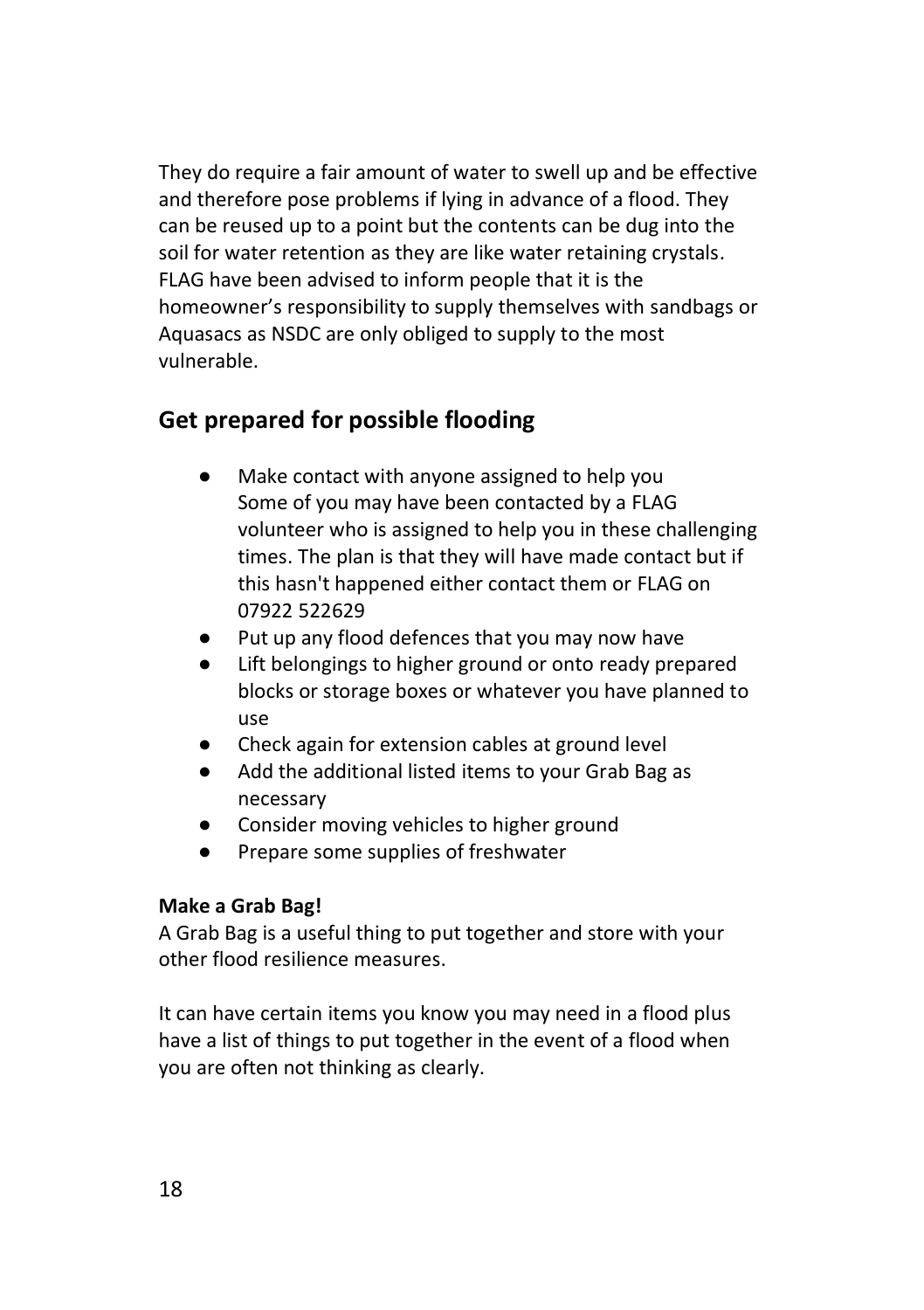We suggest a small eco-friendly bag to include

- Notebook & Pen
- Small torch or head torch. Keep batteries out of the torch for storage or consider a wind-up version
- A space blanket for warmth
- A bottle of water
- A list of important telephone numbers (including your GP details,)
- A copy of your insurance document (insurance claim line and policy number)
- A list of other items to add 'In The Event'
	- Mobile phone charger
	- Prescription / Medication
	- Essential items for babies, the elderly, those with special needs, pets
	- Food e.g. energy bars
	- Emergency numbers either in your phone or on a piece of paper
	- Clothing e.g. Rainwear, Overnight wear, Waterproof **Boots**
	- Toiletries, Wet Wipes, Hand Sanitiser, Masks

#### **We can offer help with lifting Furniture!**

FLAG have identified homes where occupants have requested help with lifting furniture. It is worthwhile thinking through how you are going to do this in advance.

One option is to cover building blocks or bricks in heavy duty plastic and store them in the garage or even tucked away around the house. They can be quickly deployed to lift furniture and, because they are covered, they will slide on carpet easily and not make a mess. The last thing you want is to ruin carpets in a 'just in case' scenario. Another option is cheap plastic storage boxes that can be stored inside one another but are quite sturdy once turned upside down.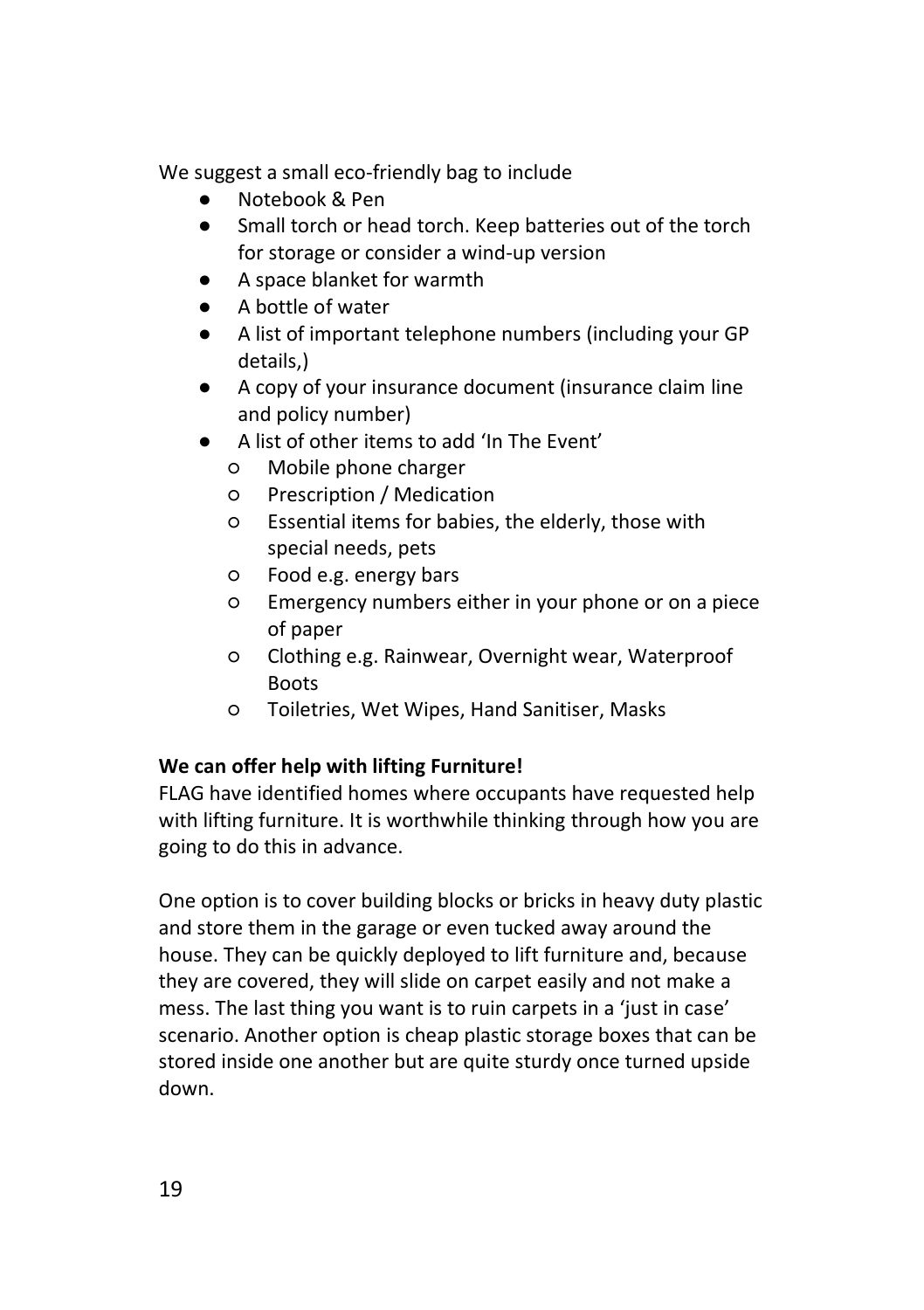### **If you are flooded: advice for after the event**

- Take extreme care when walking through flood water
- Do not approach any structure that may be unsafe
- Wear gloves and boots and be aware of contaminated water with sewerage
- Should you get a cut or receive any form of puncture wound, check with a Doctor about having a Tetanus booster
- Contact Insurers. The sooner you are able to register yourself as flooded the sooner a loss adjuster & emergency clean up company will get to you. This means you will more quickly be able to get damaged carpets etc out & get your property sanitised. It is strongly advised that you do not dispose of anything until the loss adjuster has contacted you and authorised it.
- Photograph any damage including evidence of water levels both inside & outside the property
- Keep a sample of any carpet or flooring that is being disposed of. Disaster Management companies are usually pretty good at doing this but things can get overlooked in the chaos. If there are ever any disputes over quality or invoices with the insurers this is a good way to support your claim.
- Turn off the electricity supply to the property until a qualified electrician or utility company has checked out the electrics. Use extreme caution in dealing with electricity.
- Ensure that all switches, sockets and appliances are checked prior to use, especially if they have been in contact with floodwater. Once all electrical safety checks have been made, make sure that you use a circuit breaker with any electrical equipment that you may use to clean or repair your property. Watch out for any fallen power lines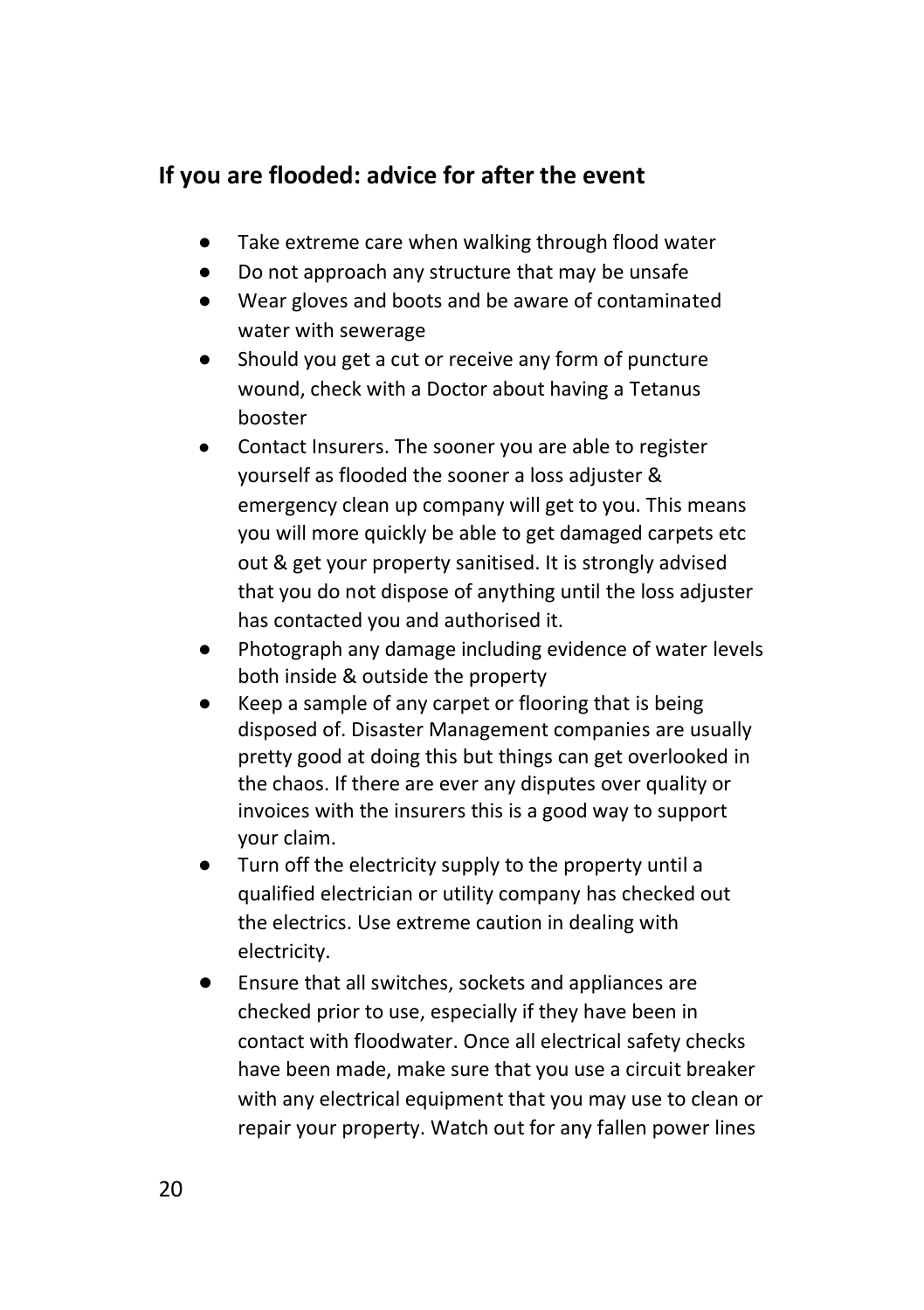and do not approach them – be aware that there is always a potential electric shock hazard.

- Turn off the gas supply to appliances that have been flooded (or where their vents/flues may have been affected).
- Make a note of the reading on your electric meter
- Take a small notebook around with you to note down who you have spoken to, their names, who they work for, what they do, phone number, email, date and time you spoke to them, what they said.
- Always question who people are when they contact you by phone and who sent them. Things can get a little hectic post flood and it's not always easy to understand who people are. Take your time to fully understand all that is being said to you and ask plenty of questions. Always deal only with your loss adjuster and / or the disaster recovery company appointed by your insurer.
- Beware rogue traders

#### *Do not fully re-occupy your property until all standing water has been removed particularly from the underfloor area*

- The Fire & Rescue Service can pump out standing water but may charge for non-emergencies.
- Consult Lowdham FLAG who have access to pumps and may be able to assist. **Call 07946 522629 or 07767 797335**

### **Call Lowdham FLAG on 07946 522629** or **07767 797335 Email us at lowdhamflag@gmail.com**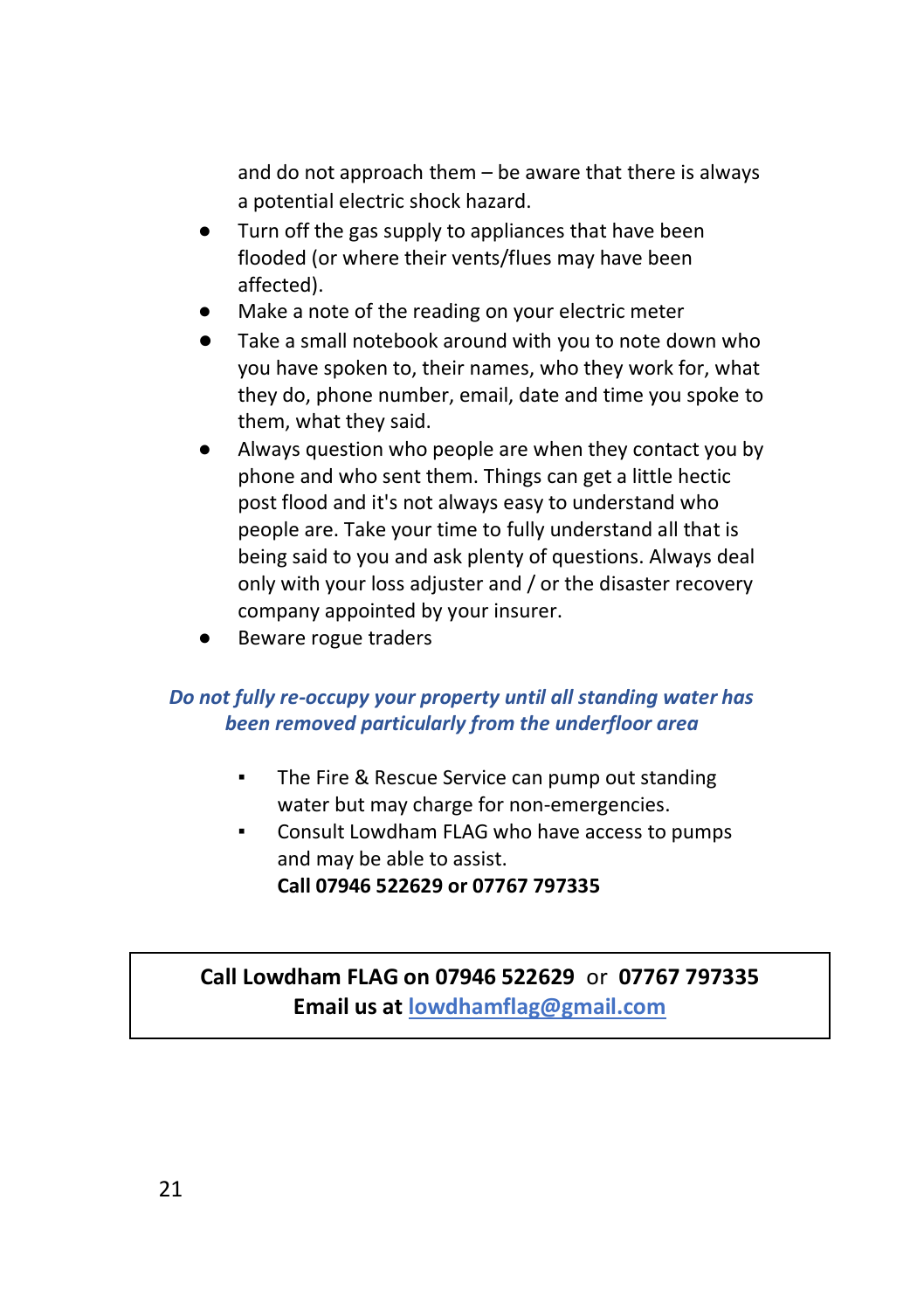### **Section 3**

### **What you can do to help your fellow villagers**

We regularly communicate via our Facebook page (@lowdhamflag) and on Twitter (@lowdhamflag) with up to date information. Please sign up to follow us!

We have a website [www.lowdhamvolunteers.org](http://www.lowdhamvolunteers.org/) that keeps information easily accessible. It includes links to useful websites.

Lowdham FLAG needs volunteers to help in many many ways. We have a variety of areas people can help from lifting furniture, water course walking, recording events and administration through to building rain gauges.



You can sign up at<https://lowdhamvolunteers.org/flooding/> or send an email t[o lowdhamflag@gmail.com](mailto:lowdhamflag@gmail.com) or contact Peter Cross on 07946 522629.

**Phone Support Volunteers**. Lowdham FLAG recognises that flooding can cause emotional as well as physical damage and so has a group of **volunteers** who can contact worried / affected residents. The volunteers are able to demystify the EA alerts / warning systems, help access the latest information and explain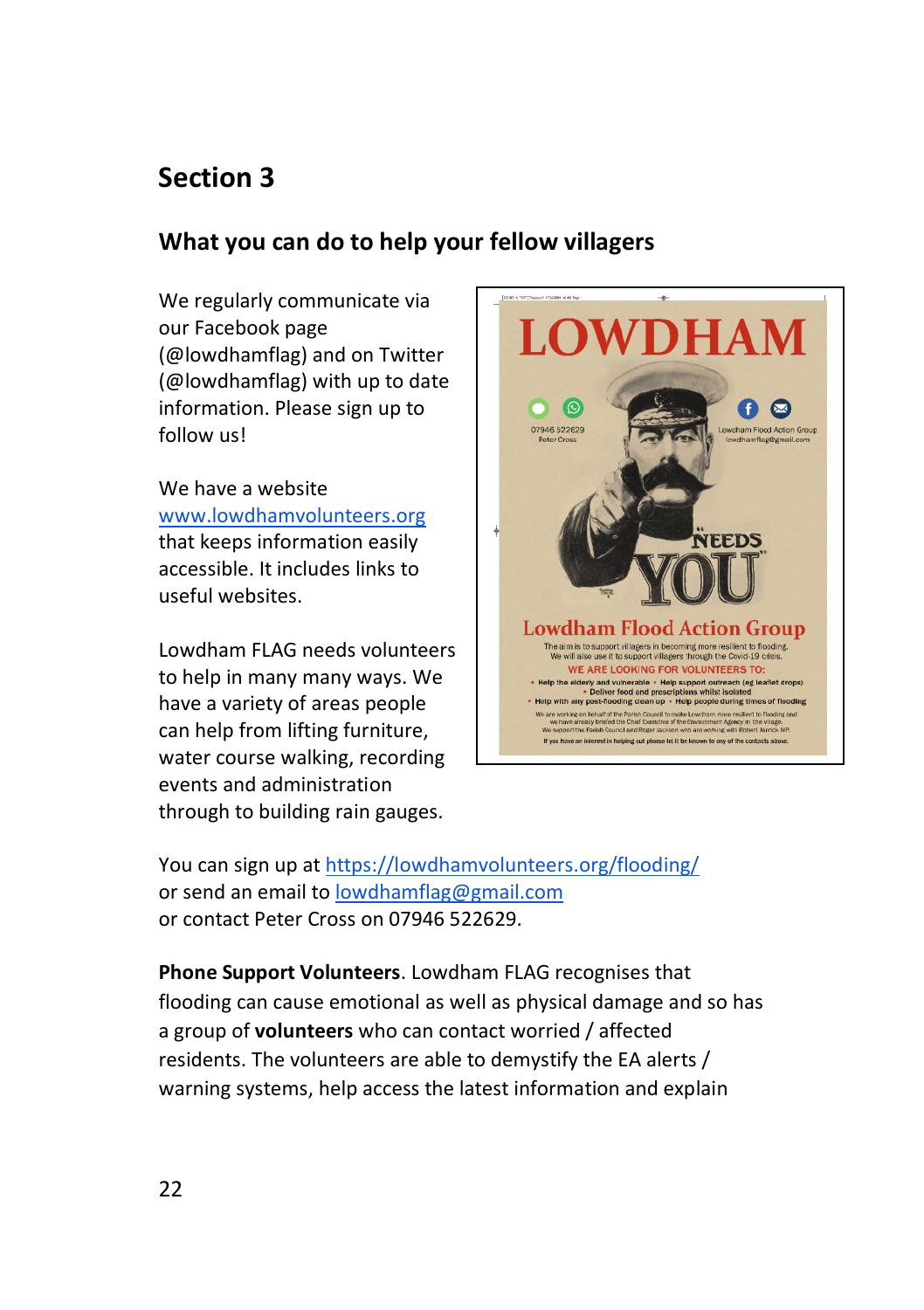what preventative measures are available. Contact Ann and Terry Carpenter on 07815 293786

**Paired Volunteer Support**. In the event of flooding Lowdham FLAG has organised a group of volunteers who can attend houses / occupants in most need of help. Ideally these people have been identified by our surveys & in some cases phone interviews. Those who are felt to be most vulnerable will have a designated paired volunteer who will have previously met them, know their home and what needs to be done ahead of time. This will speed up response time & aim to be more preventative.

**In the Event Volunteers** There will also be a group of volunteers to provide emergency help during a flooding event. Help can include placing sandbags, fitting flood doors, lifting furniture and generally doing what needs to be done on the day. Contact Nigel Hunt on 07999 510670.

Lowdham FLAG also has specialist volunteers who maintain communication with Lowdham residents and organisations. These include IT, website and mapping specialists as well as legal and insurance help. We are also engaging with NCC regarding flood warden training.

**Contact Russ and Liz Blenkinsop on** 

**07767 797335.**

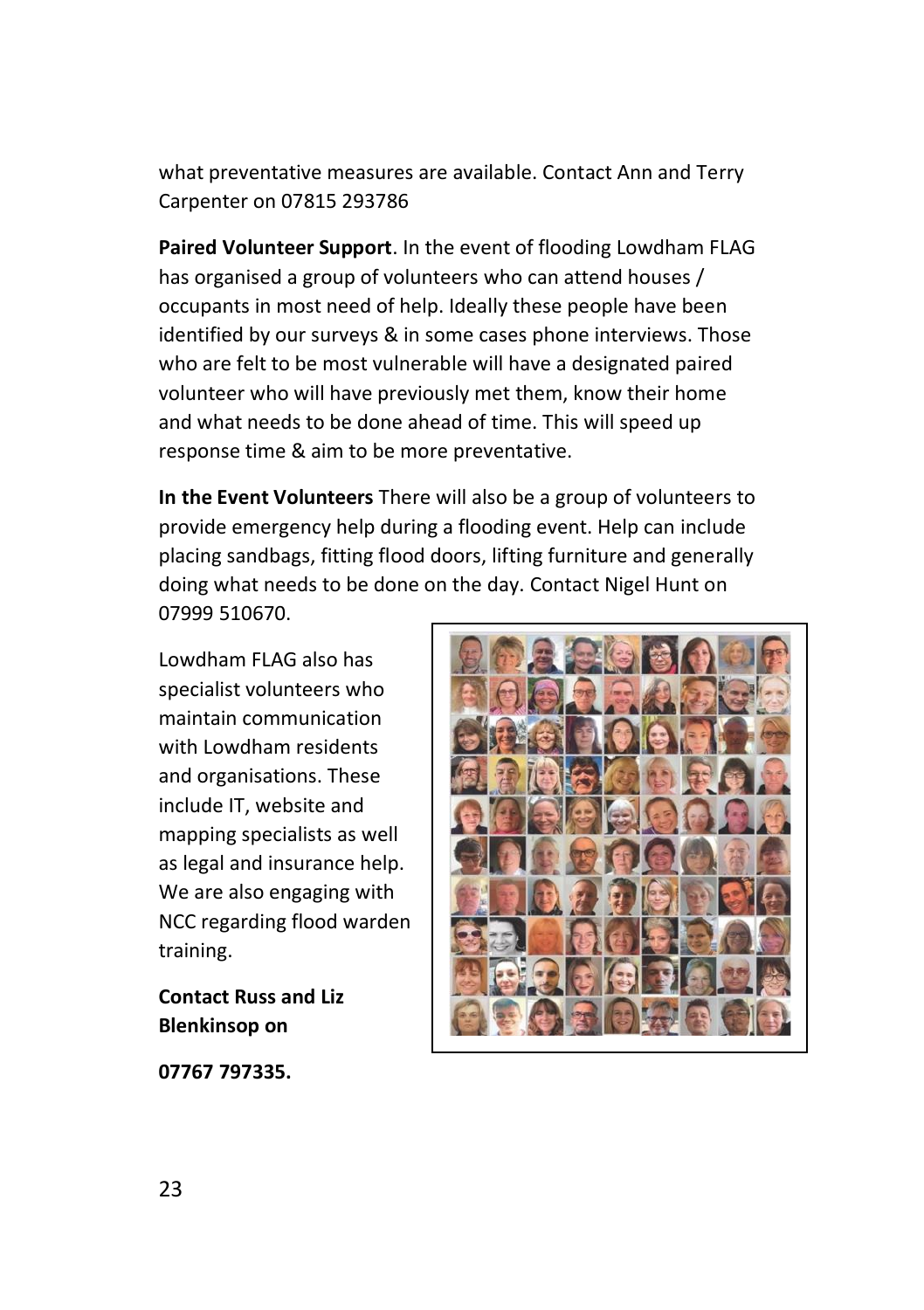# **Appendix**

### **More information about organisations that can help you**

#### **Who are FLAG's Partners and how do they help us?**



Notts County Council (NCC) are the Local Lead Flood Authority for Nottinghamshire and they liaise with these other agencies to work towards effective solutions for flood protection. They are also the main

agency for reporting drainage issues.



VIA East Midlands are responsible for drains / culverts in the main roads. They also sub contract their work to ACL and Tarmac. VIA East Midlands are owned by NCC

The Environment Agency (EA) have responsibility for the Cocker Beck once it comes into the village under the A6097 in the North part of the village. At this point it is designated a Main River.





Trent Valley Internal Drainage Board (TVIDB) are responsible for maintenance of this water course and are sub contracted by NCC. They

regularly inspect and monitor it for silt, weeds and any other form of maintenance. The IDB are responsible for the dyke that takes water from Old Tannery Drive and other ditches south of the village that link with the Cocker Beck near Lowdham Caravans before reaching the Trent.' It is also responsible for maintenance of the Cocker Beck under a contract from the EA.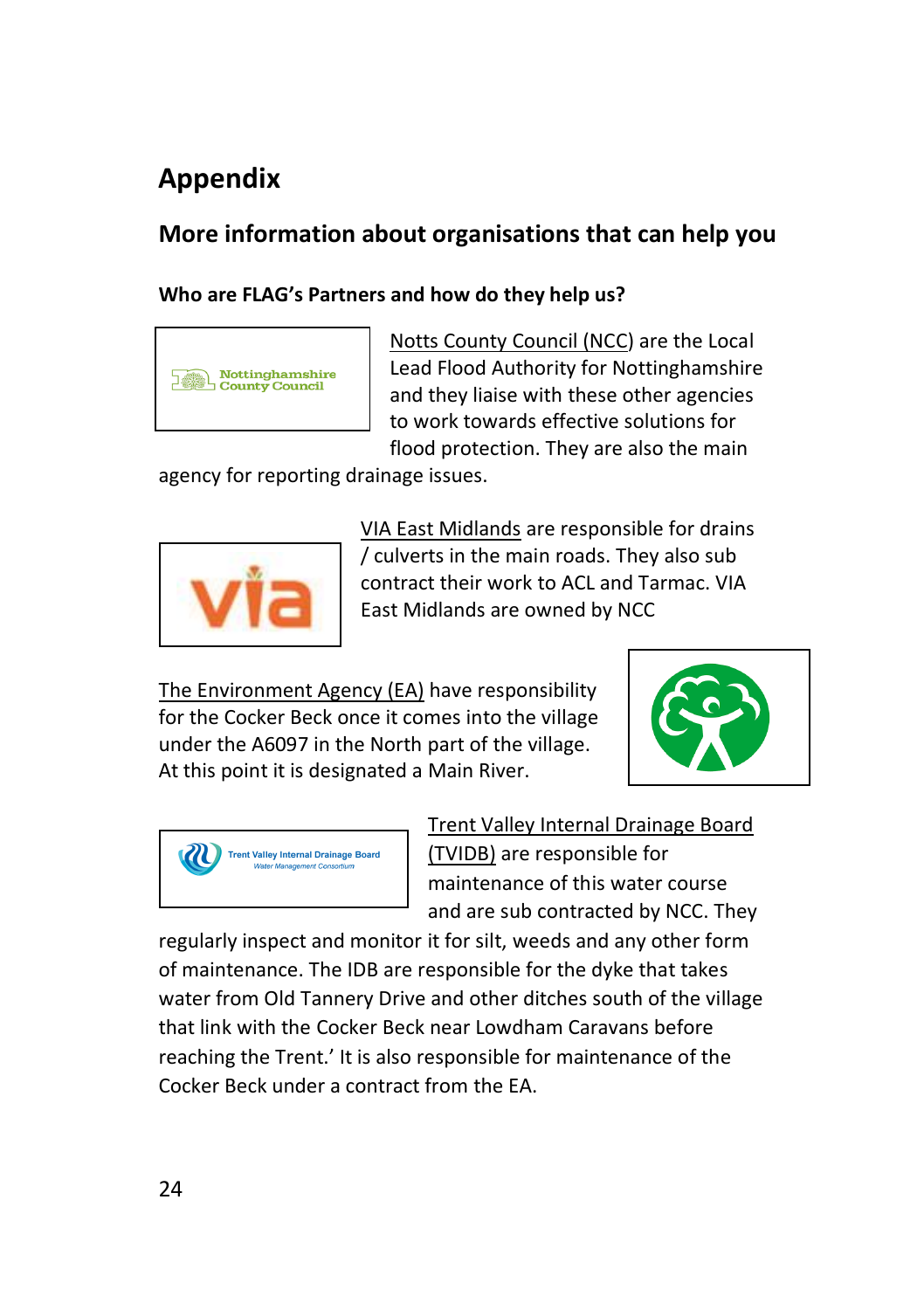The TVIDB's responsibility also extends to the Dover Beck which shares a flood plain with the Old Tannery Dyke.



Newark and Sherwood District Council (NSDC) coordinate local flood wardens and emergency stores, offer help and advice, in some cases provide sandbags for vulnerable people, organise evacuations and emergency shelters if needed and help with flood recovery. They

have been responsible for distributing grants to those flooded and are coordinating the contractors

Trent Rivers Trust (TRT) are a charity that does amazing work with natural water course management. They have done more than 50 interventions



upstream of Lowdham designed to slow the flow of water down and in some cases temporarily hold it back.

They use leaky dams, bunds, tree planting etc which have all been shown to be successful as there has been a noticeable difference in the measurements at the Lowdham Grange river gauge and the height that flooding actually occurs. They work very closely with the EA[. https://www.trentriverstrust.org/](https://www.trentriverstrust.org/)



Severn Trent Water (STW) is responsible for the sewer drains in Lowdham. The sewerage system is separate from the surface water system (NCC responsibility)

**The National Flood Forum** is an excellent source of advice on all aspects of flooding. It can be drafted in to offer emotional and practical support to people during the

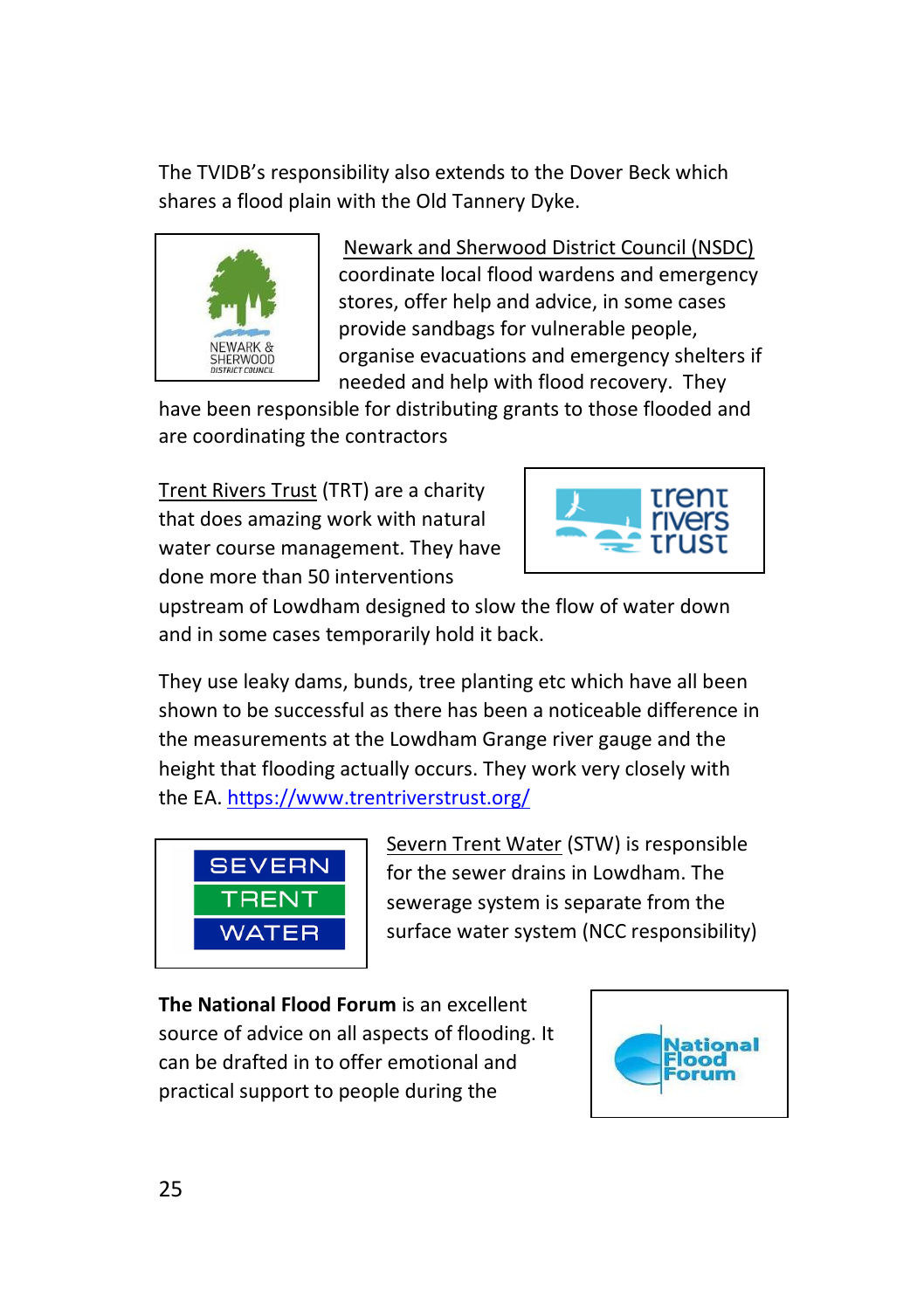immediate aftermath of the flood and to help people move forward with the recovery process.

### **FLAG have developed good working relationships with the NFF, EA, IDB, VIA East Midlands, NCC, Trent Rivers Trust & Severn Trent Water**

**The Police** coordinate the emergency services during a major flood and help with the evacuation of people when necessary. The senior Police Officer declared a major incident in the February 2020 flood.

**The Fire and Rescue Service** is primarily responsible for saving life. It has also pumped out buildings during flooding in Lowdham.

Flood risk is normally a part of household insurance in the United Kingdom. Over time, an increasing number of people struggled to access affordable flood cover.



**Flood RE** (https://www.floodre.co.uk) is a temporary measure introduced in 2016 based on the Pitt report recommendations and is planned to last until 2039. It will help more

people to access affordable home insurance in areas at risk of flooding by enabling insurance companies to 're-insure' their risk.

Flood RE is funded by a combination of premiums to reinsure the flood risk and a statutory levy on all UK household insurers, calculated in proportion to their share of the market. Not all insurers offering household insurance will offer Flood RE. A list of those that do will be available on the Flood RE website.

There will be a review at least every 5 years to assess Flood RE's progress in managing a transition to a free market. After 2039 Flood RE will end and there will be a free market for flood risk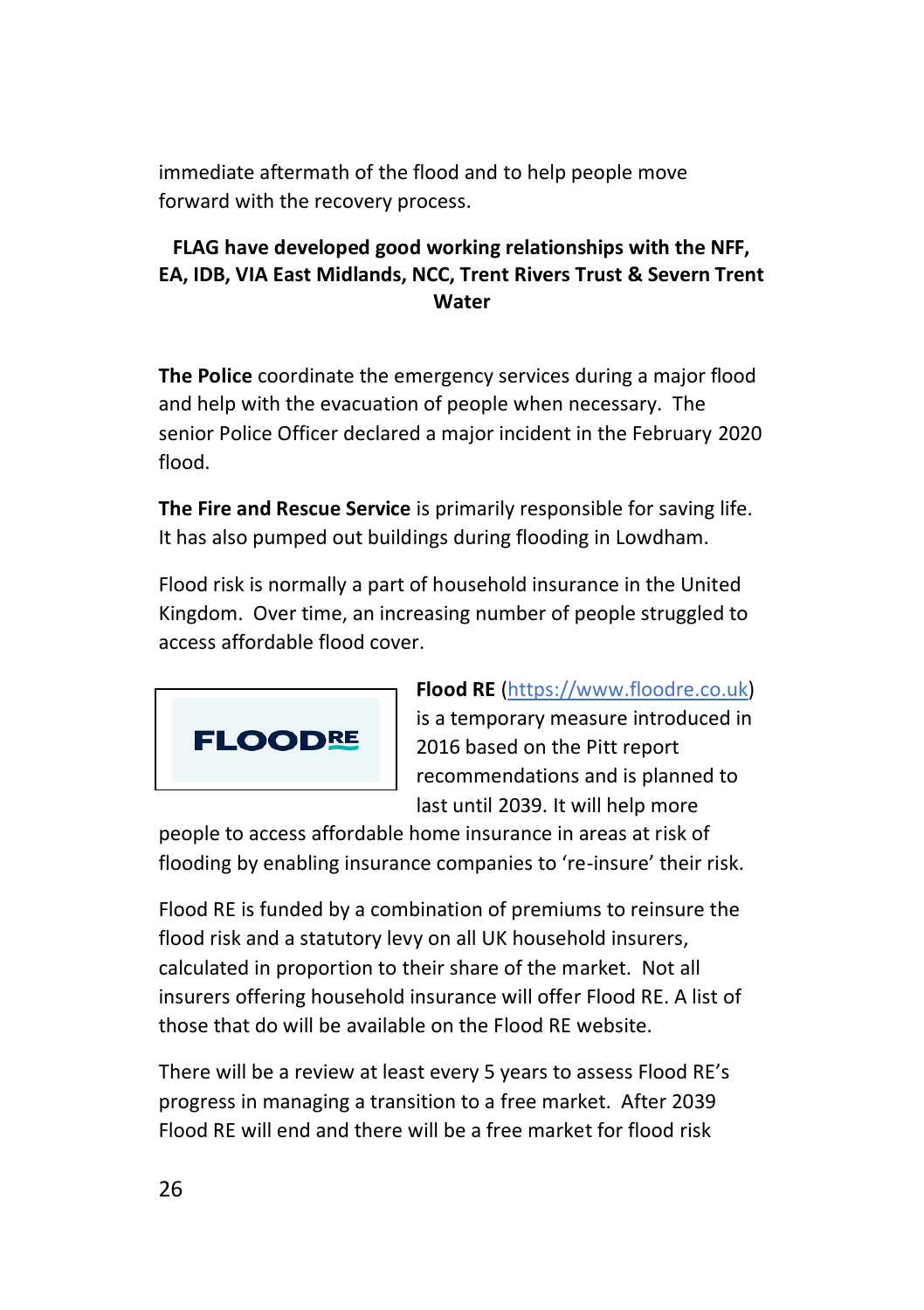insurance. Flood RE is an organisation owned and run by the industry, to which insurers can pass the flood risk part of home insurance policies at a fixed premium to Flood RE. It will also report annually to parliament.

### **APPENDIX 2: RAINFALL AND RIVER LEVEL DATA**

This Appendix lays out current thinking by Lowdham FLAG to enable residents to form their own view of likely outcomes of a rainfall event. FLAG is seeking input from stakeholders, notably EA, to help 'sense check' this work.

The major factor in water levels in the Cocker Beck rising is clearly the amount of rain falling although this is not the only factor and must also include the condition of the ground after periods of rain / drought. Therefore, given there are other factors, looking at data can only inform rather than accurately predict what the Beck will do. Indeed rainfall, especially predicted rainfall, is one of the factors the EA consider when issuing flood alerts and warnings.

The EA have provided data going back to 2012 to find a link; and then use that link to help predict what may happen.

The following data is available:

- a) River level of the Cocker Beck at Lowdham Grange from January 2012 (300,000+ data points).
- b) Rain gauge at Lambley which is situated in the 12 km<sup>2</sup> Cocker Beck catchment area (75,000+ data points).
- c) Rain gauge levels at Calverton which is outside the catchment area (Dover Beck is informed) (75,000+ data points).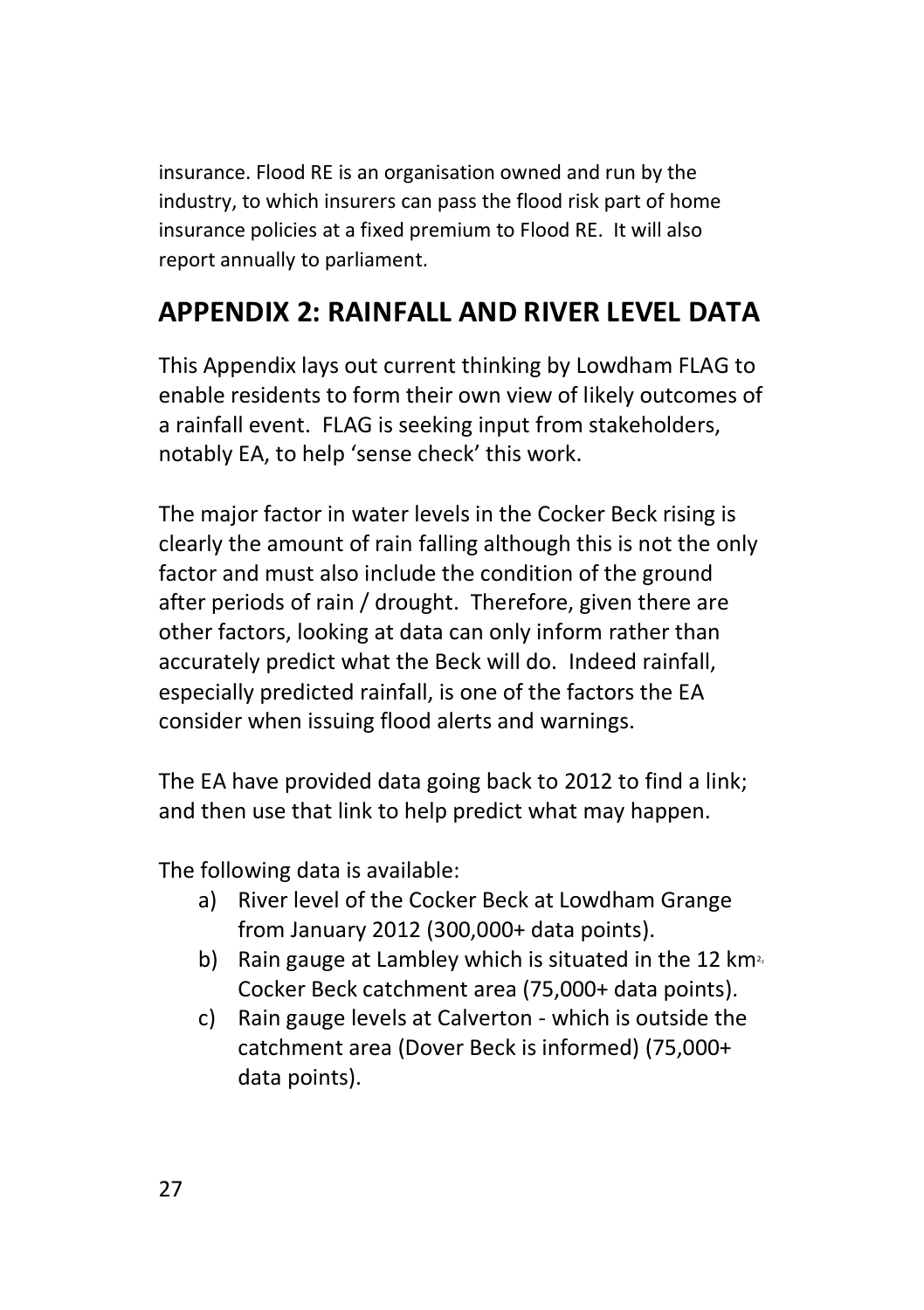The data on rainfall has been examined in several ways. The process is described below with shortcomings identified and possible ways forward examined. The analysis started with the hourly rainfall and determined the maximum downfall in the month and compared that to the months in which Lowdham flooded. This is shown in [Table 1.](#page-30-0)

It is recognised that a heavy downpour could lead to flash flooding but unless the soil was baked and the rain quickly flowed into the Beck, then one hour's heavy rain is unlikely to cause a flood. Recognising that, longer periods of rainfall from 3 hours as shown in [Table 2](#page-31-0) were examined. This does show a greater correlation with the flood events. However, there are months when heavy downpours do not lead to flooding. The duration of rainfall was then extended to cover all periods from one hour's rainfall to 10 hours rainfall. This shows better correlation but, again, is not conclusive.

A comparison was then made between rainfall and river levels on an hourly basis in these high rainfall events. Examples are in [Tables 3a and 3b.](#page-32-0) This highlights several issues to understand and then discuss:

- a) The Beck is filled by rain falling in the catchment area other than just at the Lambley gauge, and there is a lag between rainfall and river level at Lambley and the flooding in Lowdham. To begin to address this the rainfall at Calverton has been shown.
- b) When interpreting the information we need further data. For instance, in February 2020 the Beck rose but didn't flood around midnight and then over topped circa 3am. One interpretation could be that the total rainfall from 11pm to 1am of 10.4mm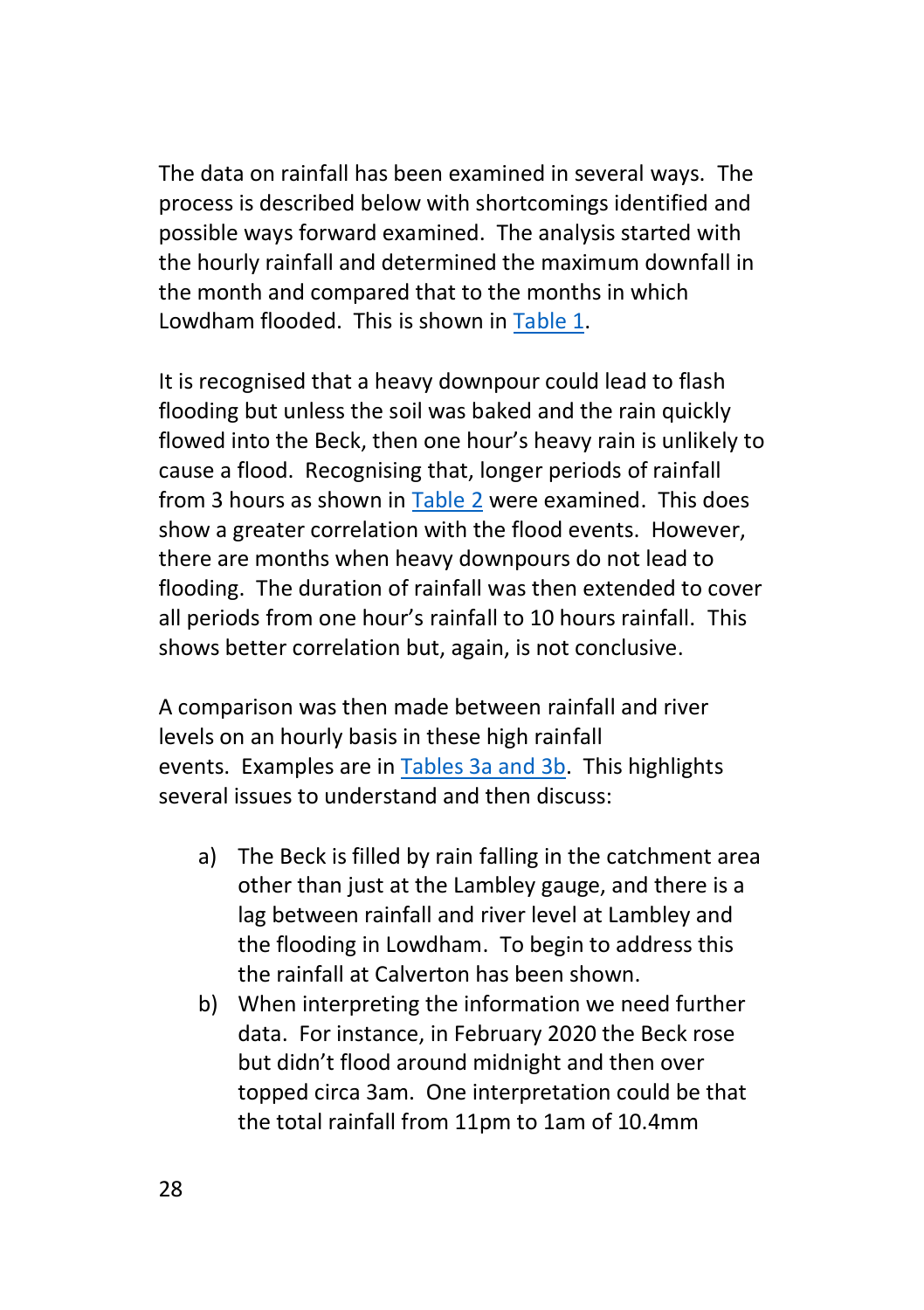wouldn't have caused a flood but the extra 9.6 at 2am to make a total of 20mm which is what caused the flooding.

- c) In terms of understanding the time lag we need accurate knowledge of when the flood occurred, possibly more granular detail on time of rainfall (if the lag is measured in minutes) and the condition of the ground.
- d) Ultimately the objective is not to fully explain each event but to gain an insight into the cause so that different measures (such as predicted rainfall and approximate soil condition) can be used to predict if a flood event is likely to happen.

An analysis (which is yet to be completed) of 7 near flood events is shown in [Table 4.](#page-33-0) The tentative working conclusion / hypothesis from the tabular data is that at rainfall over a 7 hour period of 30mm, there is a 50+% chance of leading to a flood. The conclusion from February 2020 is that heavy rainfall (over 8mm/hr) after persistent rainfall (10mm in 3 hrs) will lead to a flood.

Access to forecast data from the Met Office which shows the forecast rain levels is available. There is further work to be done to ensure that we are measuring the same thing (e.g. rain in mm that fell into the Gauge at Lambley being the same as forecast rainfall in mm/hour over the geographical area of Lambley). If these are the same, then the Met Office maps may give a good indication. We then need to adjust the 30mm figure to take account of ground conditions (see below)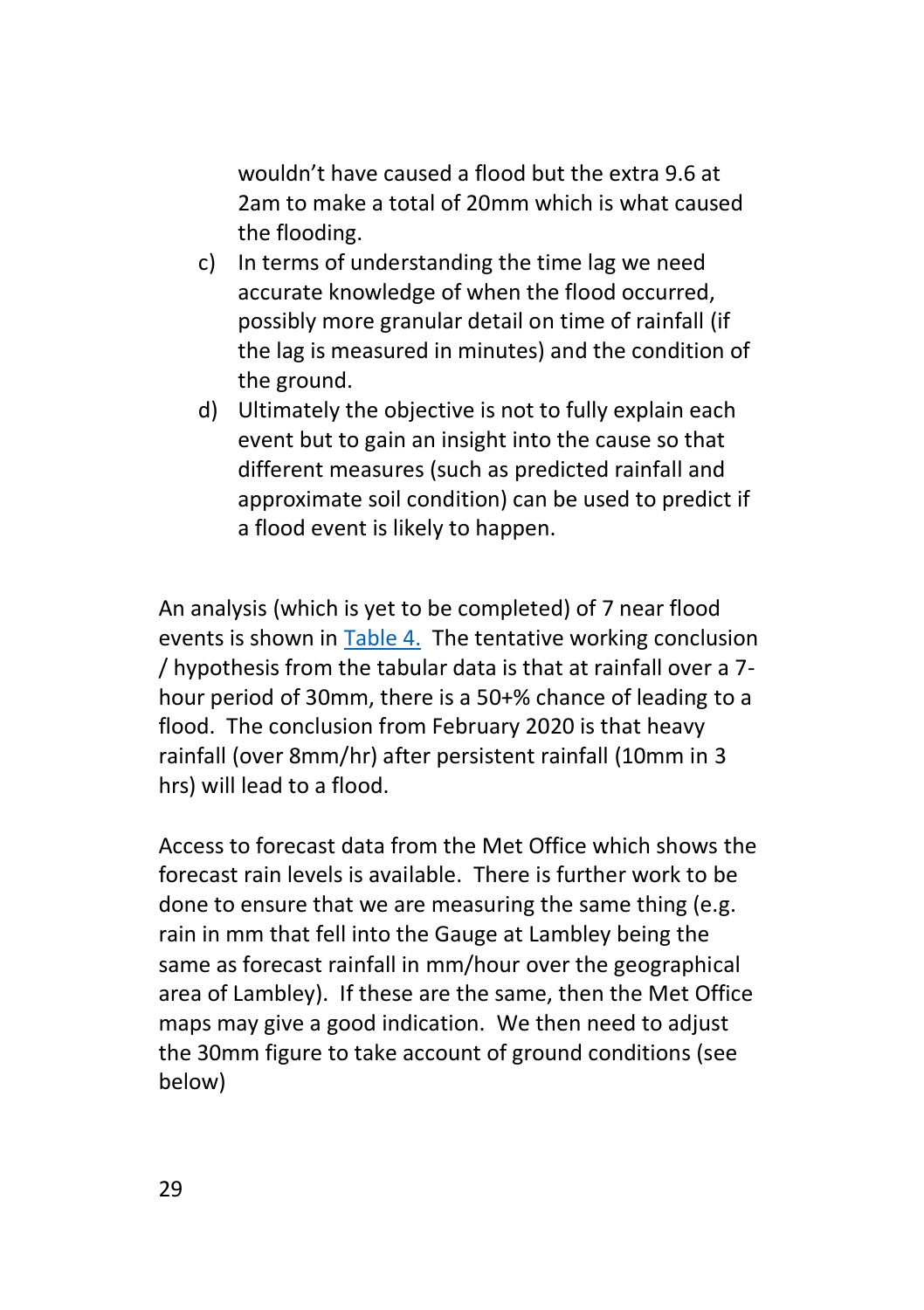Ground conditions. Ground conditions are reported by the EA on a weekly basis. In some parts of the country they are monitored more frequently. In terms of 'sodden' ground then the previous week's rainfall may be a good proxy. In terms of 'baked' ground, a low previous month's figure may be an appropriate measure. The EA will have more accurate information but one crude indicator is the average amount of monthly rain that has fallen in the last three months. This is shown in [Table 5.](#page-35-0)

Monitoring. If additional monitoring is the answer, then the suggestion by TRT is that we could purchase the parts (at cost) to build our own measuring station to be sited at an appropriate location. Lowdham C of E Primary school has already said they would be interested in hosting the project.

Availability of Information. The Pang Valley Flood Forum has a dashboard that is automatically updated from the data available on the EA websites. Once we know what data we want it should be possible to have a similar system if we can access the expertise to build such a site.

When does heavy rain/flooding occur and is it getting more frequent? There is no pattern. [Table 6](#page-36-0) shows the data we have from our rain gauges since 2012. It is difficult to draw firm conclusions but the wettest months are June, October and November followed by December and August. February was the lowest until Feb 2020!

**Tables 1 and 2** - Maximum rainfall in one hour (or 3 hourly) period in each month/year. Yellow shows when river flooding occurs, orange when surface water flooding occurs.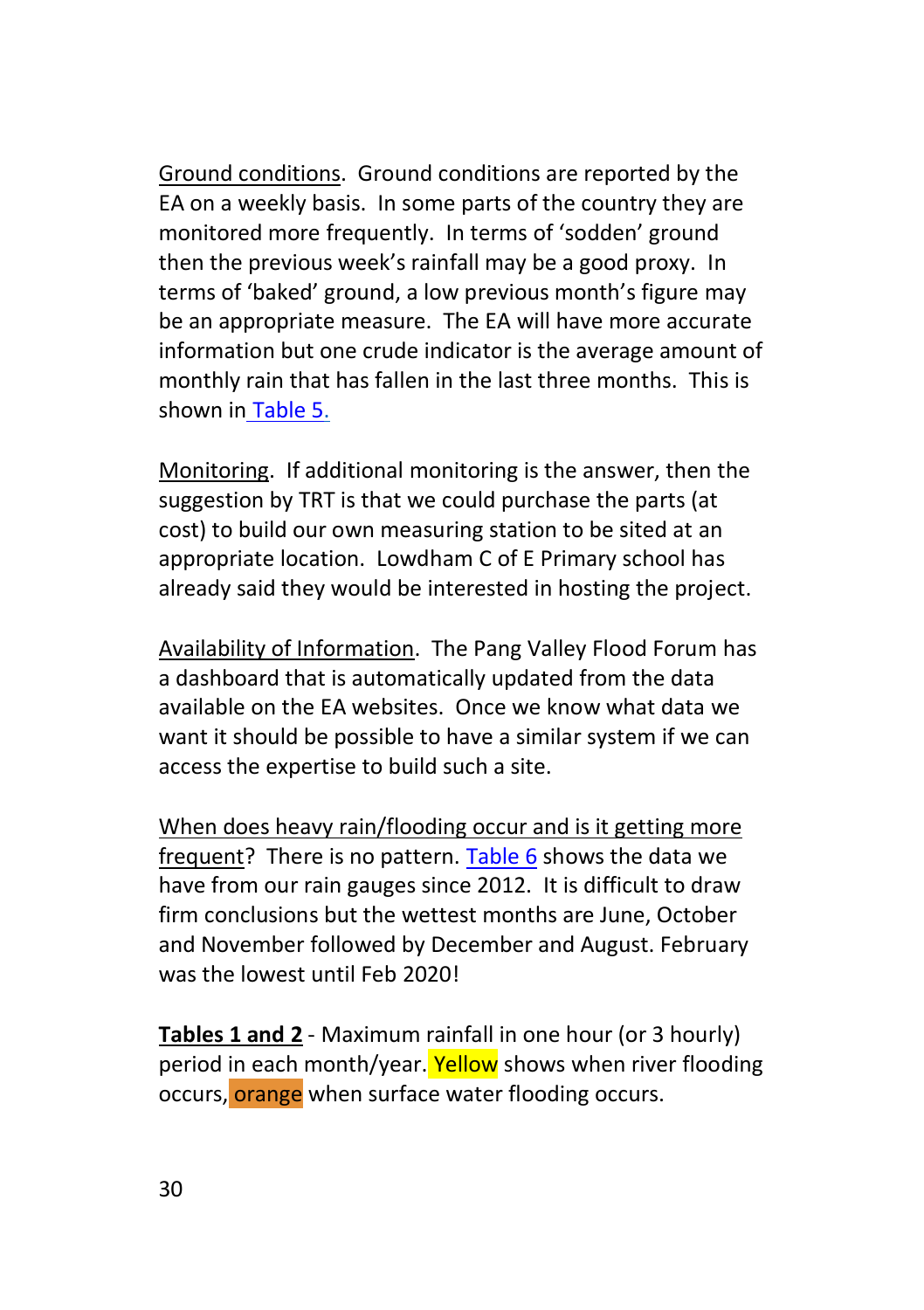### <span id="page-30-0"></span>**Hourly rainfall rate in mm**

|              | Jan            |                | Feb Mar Apr May Jun Jul Aug Sep Oct Nov Dec |                |                |                |                  |                |                |      |                  |                |
|--------------|----------------|----------------|---------------------------------------------|----------------|----------------|----------------|------------------|----------------|----------------|------|------------------|----------------|
| 2012         | 3              | 2              | 4                                           | 6              | 3              | $\overline{7}$ | 11               | 11             | 8              | 6    | 5                | $\overline{4}$ |
| 2013         | 4              | $\overline{2}$ | 3                                           | 5              | 5              | 6              | 18               | 4              | $\mathbf{3}$   | 10 4 |                  | $\overline{4}$ |
| 2014         | 7              | 4              | 7                                           | 4              | 5              | 4              | 8                | 18 2           |                | 4    | - 6              | 3              |
| 2015         | 4              | 3              | 3                                           | $\overline{2}$ | 5              | $\mathbf{3}$   | $\overline{7}$   | $\overline{7}$ | 8              | 104  |                  | 5              |
| 2016         | 3              | 4              | 5                                           | 3              | $\overline{2}$ | 11 6           |                  | 4              | 5              | 6    | 8                | $\overline{4}$ |
| 2017         | $\overline{2}$ | $\overline{4}$ | 3                                           | $\overline{2}$ | $\overline{4}$ | 5              | $\overline{7}$   | 6              | $\overline{7}$ | 4    | 3                | $\overline{4}$ |
| 2018         | 4              | 4              | 3                                           | 5              | 8              | 8              | 1                | $\overline{7}$ | 3              | 4    | 3                | 5              |
| 2019         | $\overline{2}$ | 3              | 3                                           | 4              | 6              | $9\phantom{.}$ | $\blacksquare$ 4 | 12 6           |                | 5    | $6 \overline{6}$ | $\blacksquare$ |
| 2020         | 4              | 10             | 3                                           | 3              | $\overline{2}$ | 12 6           |                  | 12             |                |      |                  |                |
| <b>Total</b> | 7              | 10             | $\overline{7}$                              | 6              | 8              | 12 18          |                  | 18             | 8              | 10 8 |                  | 5              |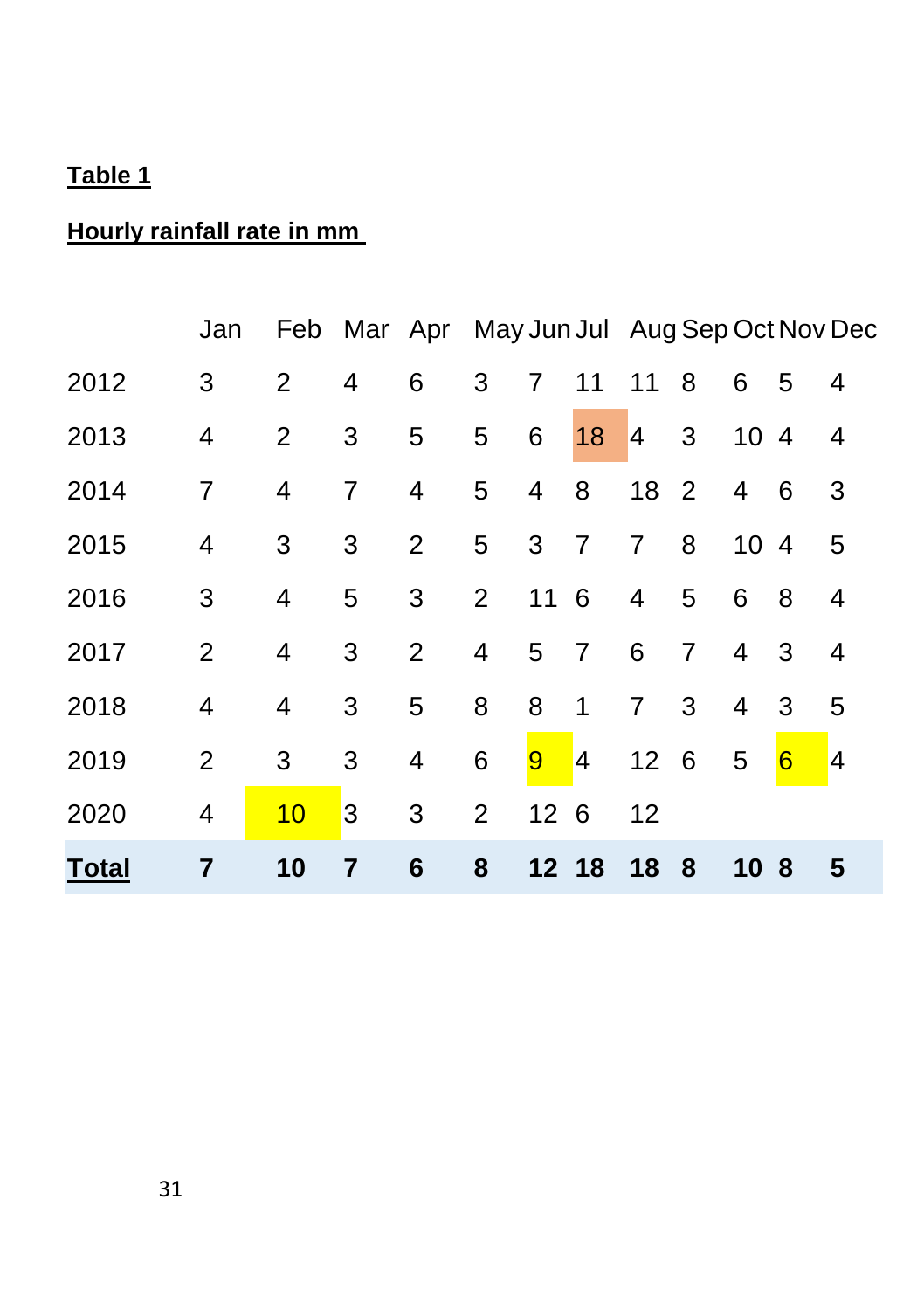### <span id="page-31-0"></span>**3 Hourly rainfall rate in mm**

|              | Jan            |                | Feb Mar Apr May Jun Jul Aug Sep Oct Nov Dec |    |                 |   |                   |                |                |                 |                |     |
|--------------|----------------|----------------|---------------------------------------------|----|-----------------|---|-------------------|----------------|----------------|-----------------|----------------|-----|
| 2012         | 5              | 4              | 8                                           | 13 | 7 <sup>7</sup>  |   | 13 24 12 16 11 11 |                |                |                 |                | - 9 |
| 2013         | 10             | 6              | 5                                           | 6  | 12 7            |   | 31                | $\overline{5}$ | $\overline{4}$ | 16 6            |                | 8   |
| 2014         | 14             | 9              | $\overline{7}$                              | 5  | 11              | 5 | 9                 | 31             | 2              | 10 <sub>8</sub> |                | 8   |
| 2015         | 5              | $\overline{7}$ | 8                                           | 3  | 10 <sup>1</sup> | 8 | 10 <sup>°</sup>   | $11 \quad 8$   |                | 176             |                | 8   |
|              |                |                |                                             |    |                 |   |                   |                |                |                 |                |     |
| 2016         | $\overline{7}$ | 6              | 11                                          | 8  | 6               |   | 18 12 8 6         |                |                |                 | 13 18 7        |     |
| 2017         | 4              | $\overline{7}$ | 5                                           | 3  | 8               | 9 |                   |                | 14 12 16 5     |                 | $\overline{7}$ | 10  |
| 2018         | 6              | 8              | $\overline{7}$                              | 8  | 16              |   | 12 <sub>3</sub>   | 14 6           |                | 8               | 4              | 9   |
| 2019         | 3              | $\overline{7}$ | 8                                           | 8  | 11              |   | 14 10 16 14 9     |                |                |                 | $15$ 7         |     |
| 2020         | 10             | 19             | 5                                           | 3  | 2 <sup>7</sup>  |   | 12 10 20          |                |                |                 |                |     |
| <b>Total</b> | 14             | 19             | 11                                          | 13 | 16              |   | 18 31 31          |                | 16 17 18       |                 |                | 10  |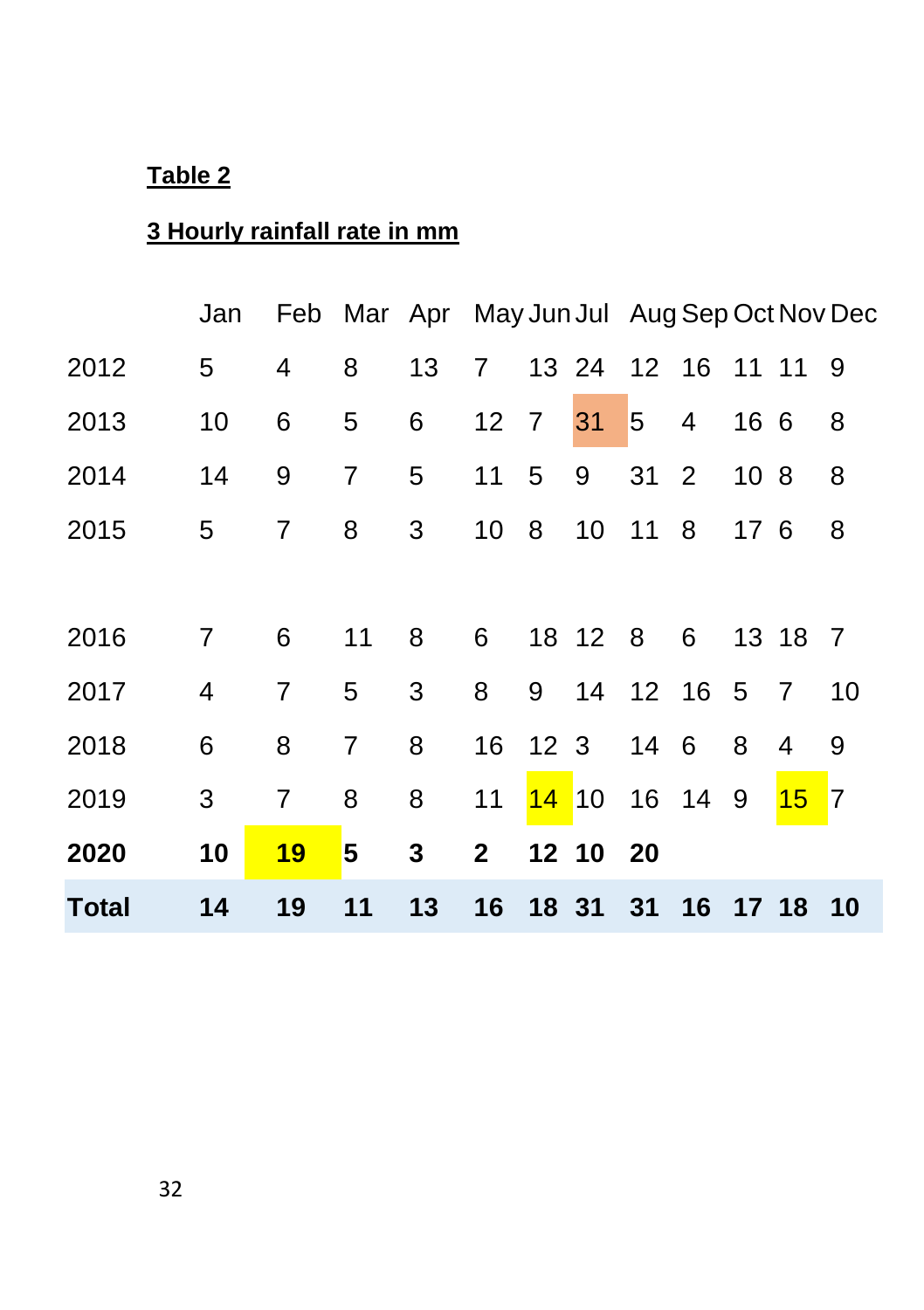### <span id="page-32-0"></span>**Table 3a**



### **Table 3b**

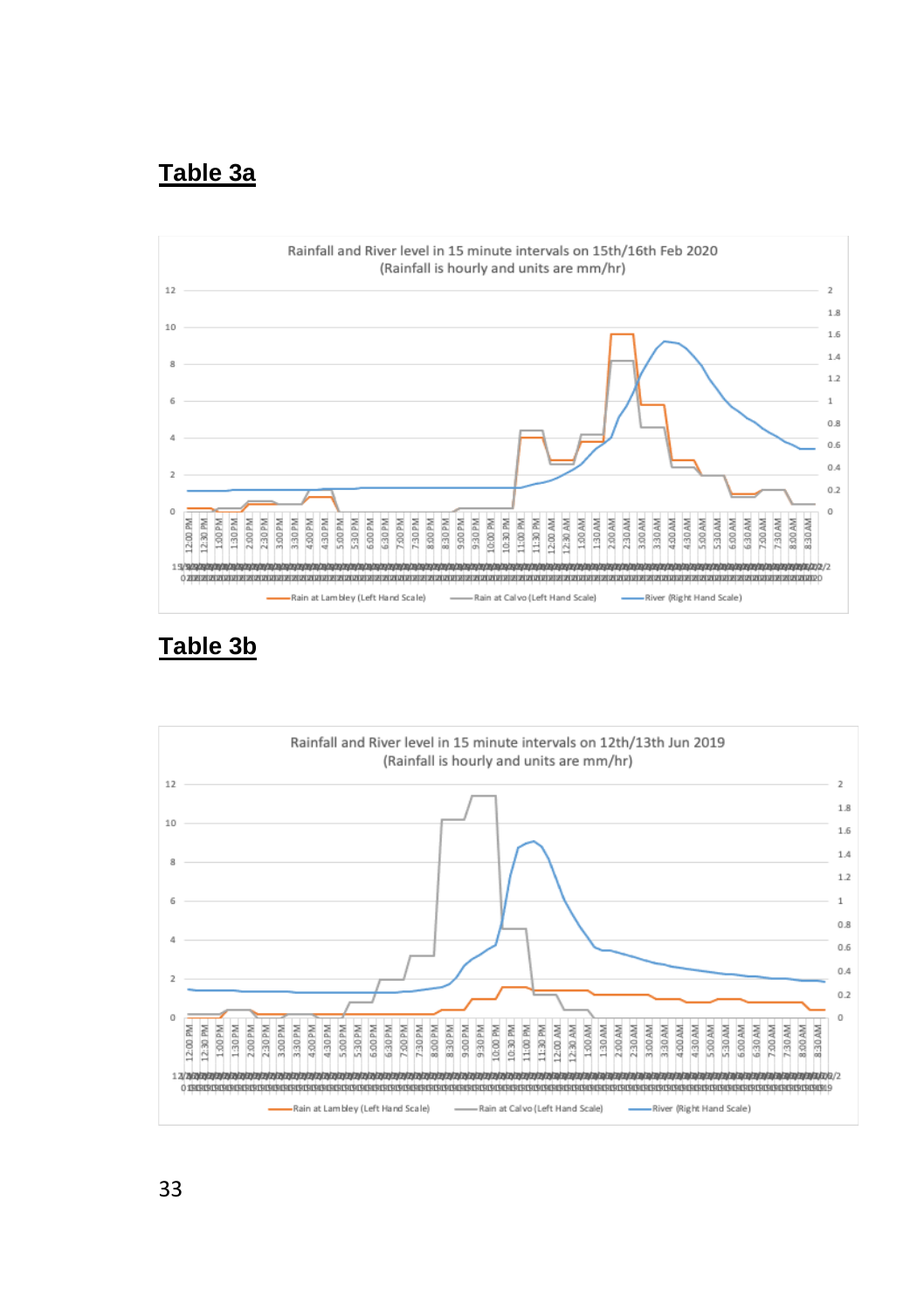<span id="page-33-0"></span>During 7 recent flooding events, the rainfall per hour and river levels have been compared to identify when flooding occurs. The table below shows this

| Av<br>Rainfall<br>(mm/ho<br>ur)              | Duration<br>(hrs)   | B<br>ec<br>k<br>h<br>ei<br>gh<br>t<br>$\overline{(}$<br>m<br>$\mathcal{E}$ | Date      | Res<br>ults<br>in a<br>Floo<br>d<br>Y/N | Lag<br>(mins)<br>heavy<br>rain to<br>river peak | Annual<br>Exceedance<br>Probability<br>(to be<br>completed) |
|----------------------------------------------|---------------------|----------------------------------------------------------------------------|-----------|-----------------------------------------|-------------------------------------------------|-------------------------------------------------------------|
| 3                                            | 5                   | 0.<br>6                                                                    | Dec<br>19 | N                                       | 300                                             |                                                             |
| Initially<br>2<br>then<br>further<br>$7 - 8$ | 3<br>$\overline{2}$ | 0.<br>20<br>8                                                              | Aug<br>18 | N                                       | <b>No</b><br>change                             |                                                             |
| 6                                            | $\overline{2}$      | 0.<br>83<br>$\mathbf{1}$                                                   | Jan<br>14 | N                                       | 150                                             |                                                             |
| 5                                            | 5                   | 1.<br>26<br>$\mathbf{1}$                                                   | Nov<br>19 | Υ                                       | 300                                             | 1 in 5-10<br>years<br>rainfall                              |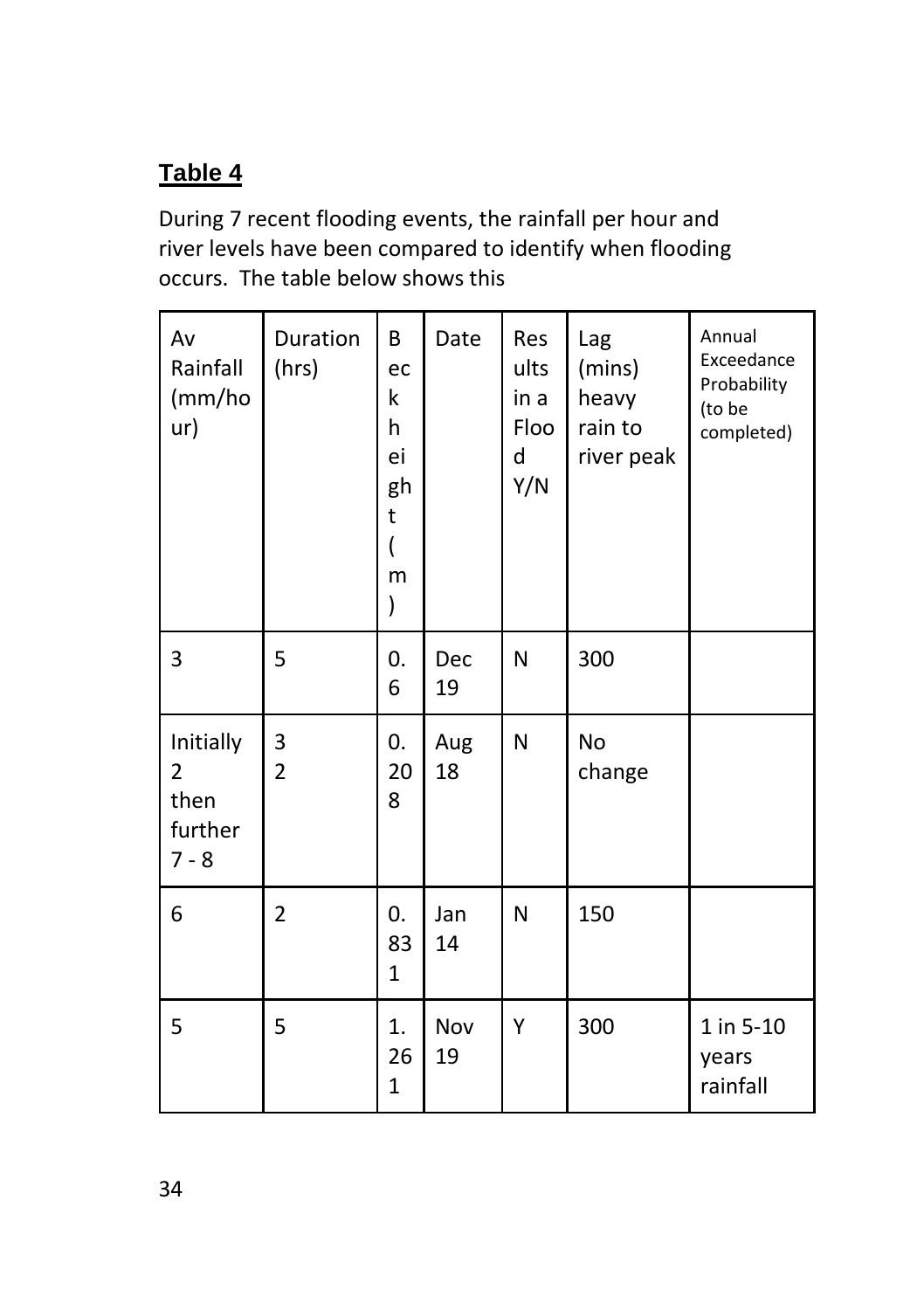| Initially<br>4<br>then<br>further<br>8               | 3<br>$\overline{2}$          | 1.<br>53<br>9 | Feb<br>20     | Y                      | 300            | 1 in 20-30<br>river level  |
|------------------------------------------------------|------------------------------|---------------|---------------|------------------------|----------------|----------------------------|
| 1.6<br>(Lamble<br>y)<br>$10 - 11$<br>(Calvert<br>on) | 4                            | 1.<br>50<br>8 | Jun<br>19     | Υ<br>(mi<br>nim<br>al) | 180            |                            |
| Initially<br>18<br>then<br>further<br>13             | $\mathbf{1}$<br>$\mathbf{1}$ | 0.<br>54<br>6 | <b>Jul 13</b> | Υ<br>(sur<br>face      | Concurre<br>nt | 1 in 5 year<br>river level |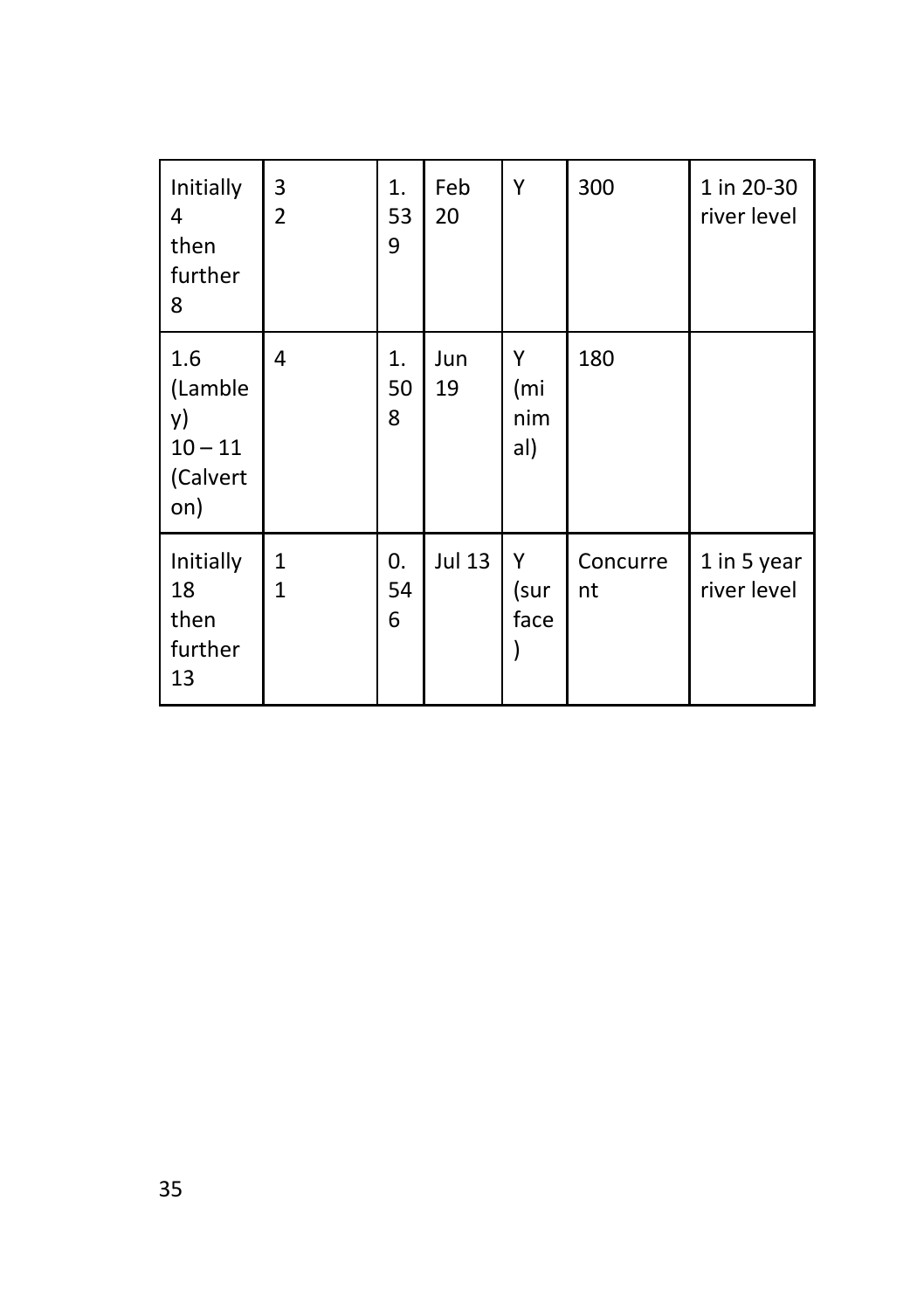### <span id="page-35-0"></span>**Average Rainfall in last three months**

|                                              |  |  | Jan Feb Mar Apr May Jun Jul Aug Sep Oct Nov Dec |  |  |  |  |
|----------------------------------------------|--|--|-------------------------------------------------|--|--|--|--|
| 2012                                         |  |  | 31 66 74 109 <mark>116</mark> 129 104 74 81 101 |  |  |  |  |
| 2013 90 65 43 34 55 51 72 54 46 68 68 75     |  |  |                                                 |  |  |  |  |
| 2014 68 71 69 39 55 52 58 58 51 64 56 76     |  |  |                                                 |  |  |  |  |
| 2015 60 48 42 36 47 49 60 56 52 61 66 79     |  |  |                                                 |  |  |  |  |
| 2016 71 64 64 66 60 80 72 75 43 44 53 47     |  |  |                                                 |  |  |  |  |
| 2017 47 37 47 37 41 48 76 79 85 61 52 42     |  |  |                                                 |  |  |  |  |
| 2018 57 55 59 65 70 52 29 31 37 48 39 54     |  |  |                                                 |  |  |  |  |
| 2019 47 47 41 41 44 75 89 112 94 106 116 105 |  |  |                                                 |  |  |  |  |
| 2020 87 91 74 64 16 38 55 83                 |  |  |                                                 |  |  |  |  |